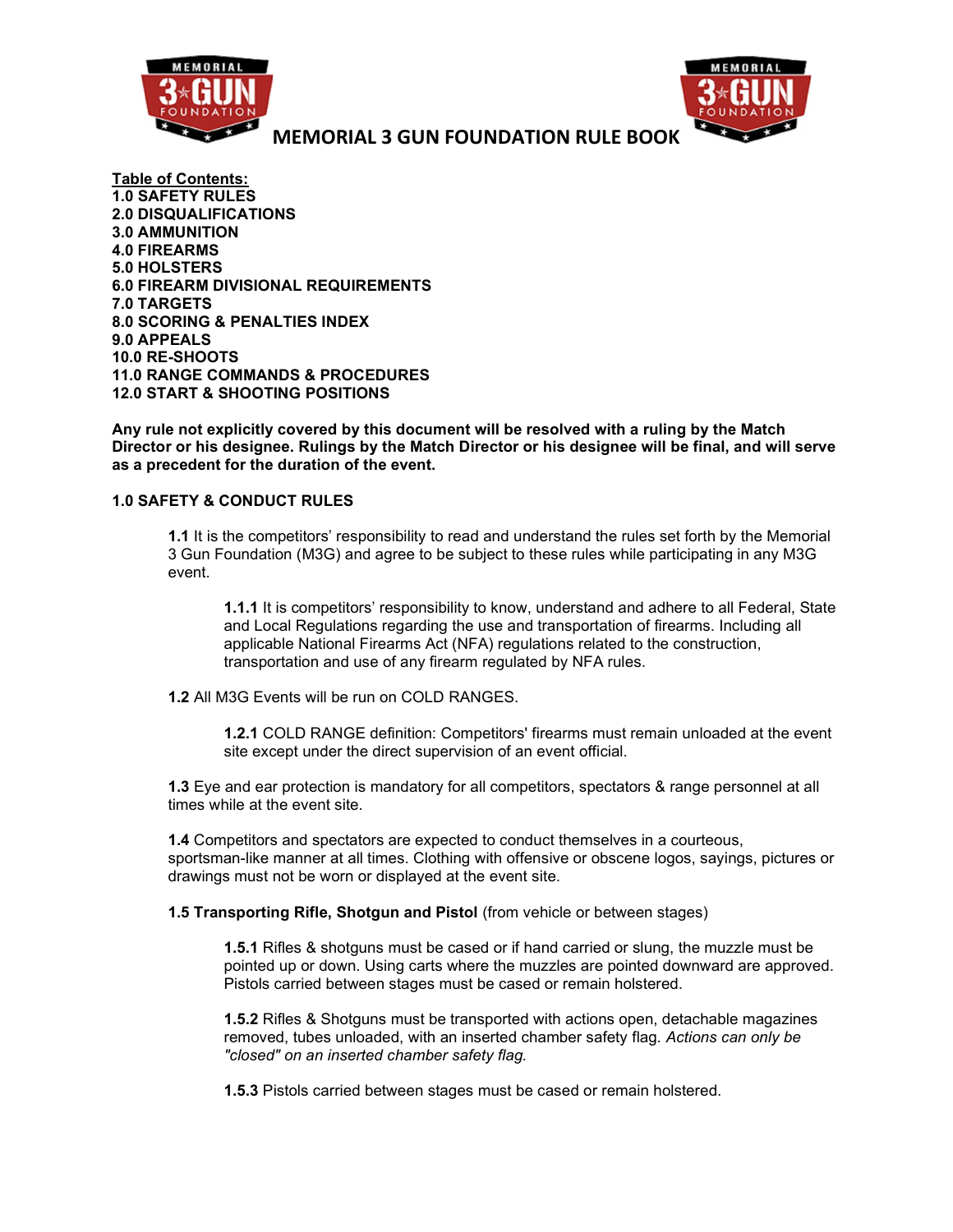



## 1.6 GROUNDING FIREARMS

During a course of fire, a competitor may handle more than one firearm at a time, however, neither firearm may be discharged until one is re-holstered or safely grounded. Violation of this rule will result in a match DQ. (Rule 2.5, 2.2.5)

All safety rules apply while handling two firearms at the same time.

### a) Abandoned Firearm Definition:

Any firearm left in a designated container, in an undesignated location (on a table, on top of a barrel etc.) or at a stipulated start position in any condition, unless the muzzle is breaking the 180-degree Safety Plane (Rule 2.5)

## b) Grounded Firearm Definition:

A firearm will not be considered grounded until another firearm is discharged. You are permitted to go back and rectify incorrectly abandoned firearms left in an incorrect condition or location until the next firearm is discharged. A re-holstered pistol is not considered grounded, but a pistol abandoned in a designated container will be considered grounded after the next firearm is discharged.

c) Any firearm that has been grounded may be retrieved and used in the course of fire.

**1.6.1** During the course of fire, a competitor may be required to ground a firearm in order to transition to another. Designated containers designed to safely accommodate grounded firearms shall be specified in the Written Stage Briefing. (Rule 2.4.1,2.4.2, 3.1.2)

a) If a Pistol is to be grounded, it must be placed into the small designated containers only. However, if a pistol is grounded in the incorrect designated container, the following penalties, or match DQ will apply. (Rule 2.4.1a, 2.4.1b, 2.4.2b, 3.1.2)

b) If Rifles or Shotguns are to be grounded, they must be placed into the large designated containers only.

c)There are two acceptable safe methods to ground a firearm.

#### 1.6.1.1 Safety Condition One "Loaded with Safety Engaged"

1.6.1.1.1 Pistols with any type of manual safety lever must be engaged to satisfy the "loaded on safe" condition regardless of passive safeties.

1.6.1.1.2 Pistols without a manual safety must have passive safeties in operational condition; this will satisfy the safety engaged requirement. A "Passive Safety" is a safety that engages automatically and disables the firearm from discharging while the firearm is not being handled. "Safe Action" striker safeties or "Passive Trigger Safeties" fall under this ruling. "Operational" means: The safety operates correctly as intended. It must not be altered or disabled in a way that while not being handled, the safety features can no longer prevent the firearm from discharging.

**1.6.1.1.3** If the pistol has no manual safety and the only manual lever is a de-cocking mechanism, it must be engaged and the hammer must be de-cocked to satisfy the safety engaged condition. Exception: Spent round in the chamber constitutes an empty chamber.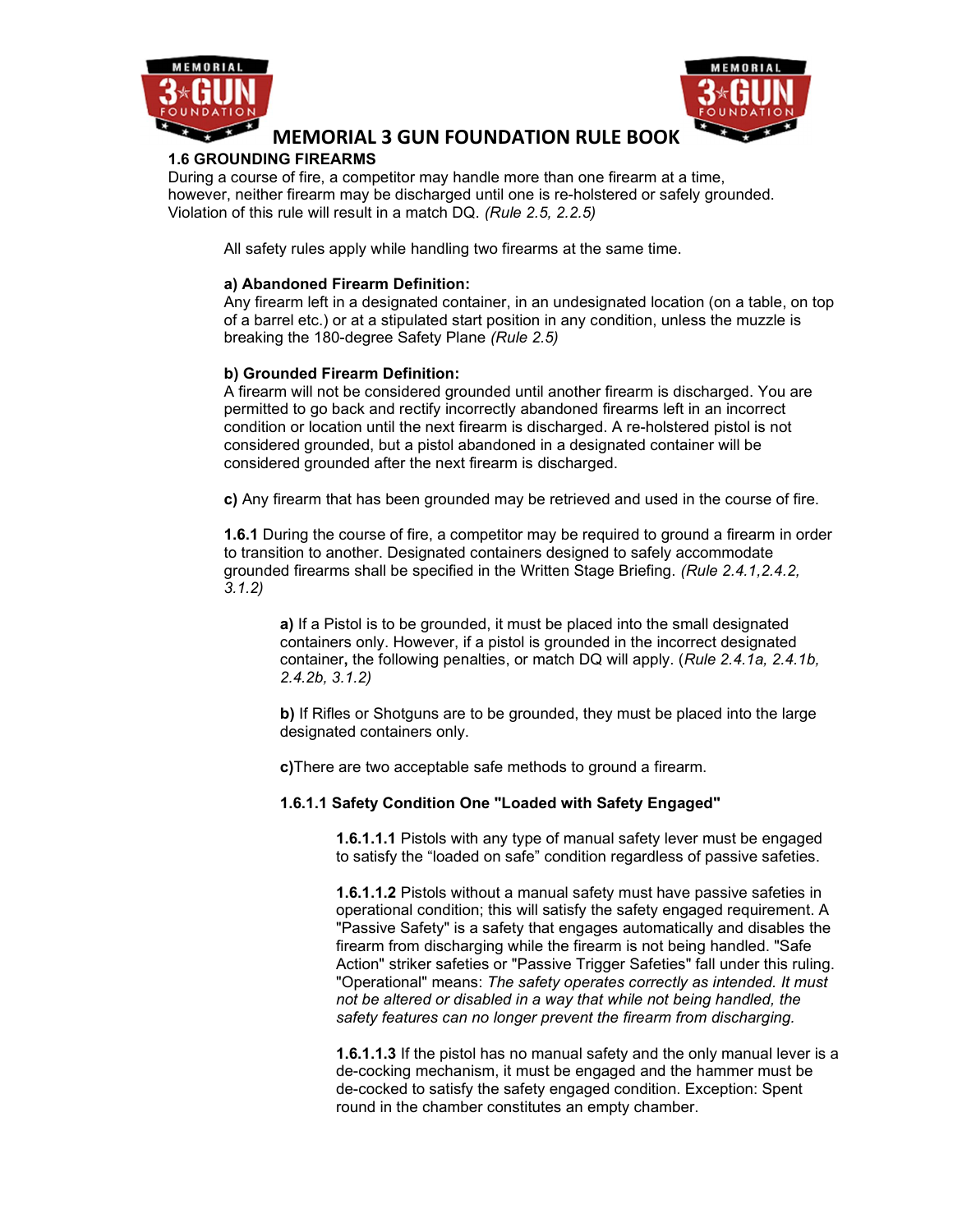



1.6.2 Reholstering a loaded pistol. A course of fire will never require a competitor to re-holster a pistol after the start signal. However, a competitor may re-holster provided this is accomplished safely as per Rules (1.6.1.1, 1.6.1.2, 1.6.1.3)

1.6.3 When clearing the firearm at the end of the COF, any round(s) that are found inadvertently left touching a firearm does not constitute a loaded chamber or loading device. (eg.. live round that has stove piped, live round in the mag well)

## 2.0 DISQUALIFICATIONS

A Disqualification (DQ) will result in complete disqualification from the event and the competitor will not be allowed to continue. The competitor will not be eligible for prizes. A Range Officer may rule on a competitor's disqualification at any point during the stage after an infraction.

2.1 Safety violations in question will require a Range Masters decision.

2.2 A Range Officer must stop a competitor who causes a negligent discharge as soon as possible.

### Definitions of Negligent Discharge:

2.2.1 A shot which travels over a backstop, a berm or in any other direction deemed by the event organizers to be unsafe. (Please note: a competitor who legitimately fires a shot at a target, which hits and then travels in an unsafe direction, through ricochet or bounce will not be disqualified)

2.2.2 A shot that strikes the ground less than 10 feet from the competitor, except when shooting at a target that is placed closer than 10 feet from the competitor. The shooter will be stopped. The position that the shooter was in will be marked as well as the impact point. Until a ruling is made, no one shall walk the stage or the area where the violation occurred.

2.2.2.1 Exception: A bullet or shot which strikes the ground within 10 feet of the competitor due to a "squib" shall not be subject to Rule (2.2.2)

2.2.3 A shot which occurs while loading, reloading, or unloading a firearm after the "Make Ready" command and before the "Range is Clear" command.

2.2.4 A shot that occurs during remedial action in the case of a malfunction.

2.2.5 A shot that occurs while transferring a firearm between hands.

2.2.6 A shot that occurs during movement, except while actually shooting at targets.

2.2.6.1 Exception: A detonation which occurs outside of the firearm while unloading is not considered a shot or discharge and is not subject to DQ. However, Rule (4.1) may apply.

**Definition of a Detonation:** Ignition of the primer of a round, other than by the action of a firing pin, where the bullet or shot does not pass completely through the barrel. (e.g., when a slide is being manually retracted or when a round is dropped).

2.2.7 Disqualification for a Negligent Discharge includes slam-fires.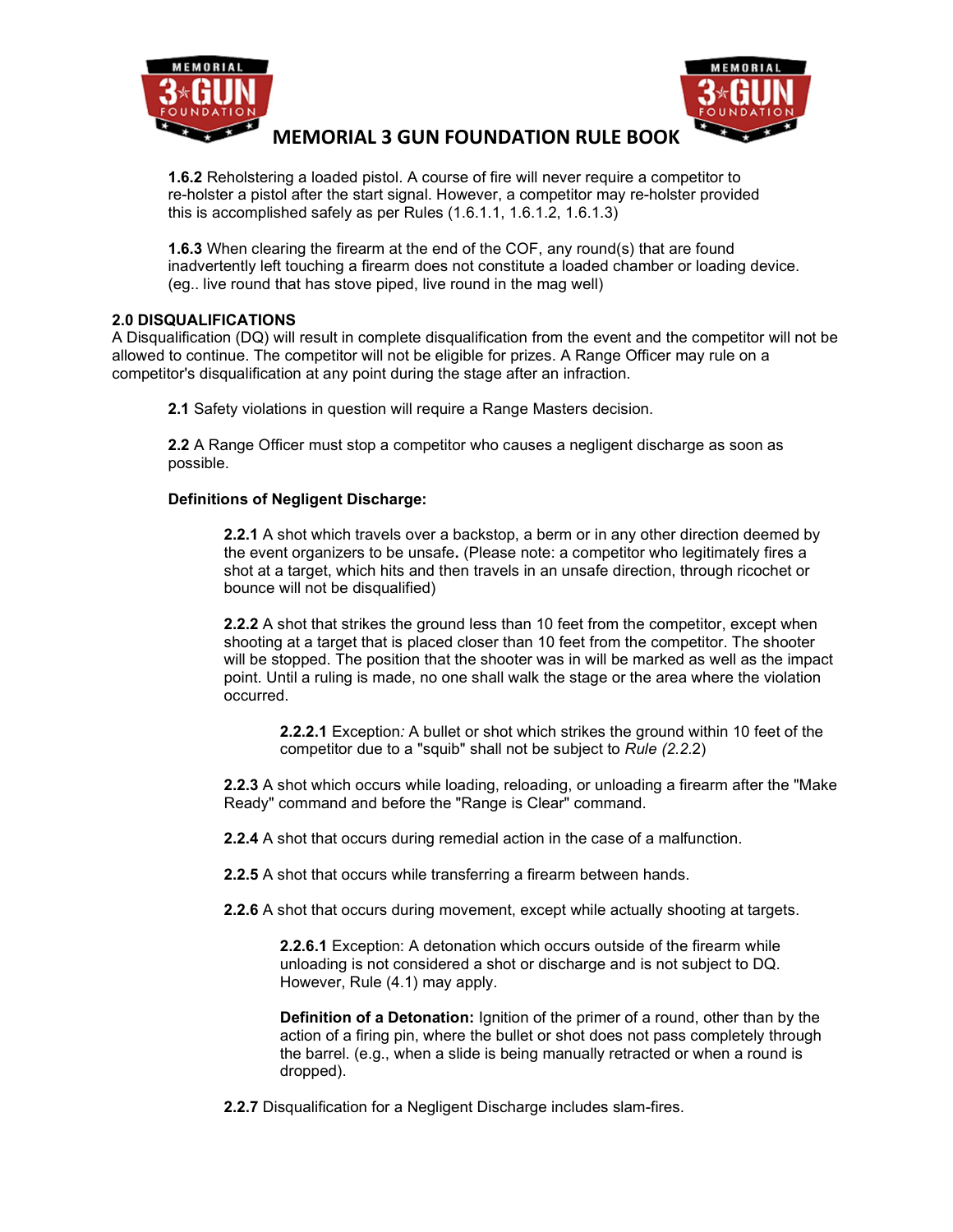



2.3 A competitor shall be disqualified for dropping or losing control of a firearm that is loaded or magazine inserted with an empty chamber, at any time after the "Make Ready" command and before the "Range is Clear" command is issued.

2.3.1 Exception: Dropping an unloaded firearm (no magazine inserted and no round chambered) will not result in disqualification, provided the firearm is retrieved immediately prior to continuing the course of fire. If a competitor continues the course of fire without immediately retrieving the firearm, the competitor will receive a stage DQ.

2.3.2 Exception: Dropping any slung long gun after the course of fire has begun will result in no penalty, as long as no magazine inserted and a round in the chambered prior to dropping. The competitor may retrieve the slung long gun and continue the course of fire.

2.3.3 Exception: A shooter may place a firearm flat on the ground while getting into or out of a position or obstacle, this is for the safety of the competitors and no firearms may be discharged while another firearm is on the ground.

2.3.3.1: If the shooter places a firearm flat on the ground while getting into or out of a position or obstacle and discharges another firearm before retrieving and grounding the original firearm, this is a safety violation and will result in a match DQ.

### 2.4 Grounding of Firearms DQ Applications:

## 2.4.1 Disqualification Apply to:

a) Grounding a firearm in the incorrect designated container or stipulated allowable location and the muzzle of the firearm has broken the 180-degree safety plane will result in a match DQ.

b) Grounding a firearm in the incorrect designated container or stipulated allowable location and the competitor moves downrange / in front of the firearm, regardless of the condition, will result in a match DQ.

## 2.4.2 Disqualification Does Not Apply to:

a) Grounding a firearm in the correct designated container or stipulated allowable location and the safety is not engaged, is not a match DQ. (Rule 8.7.6 +10 Sec Penalty)

b) Grounding a firearm in an incorrect designated container or stipulated allowable location and the competitor does not move downrange / in front of the firearm, regardless of the safety condition, is not a match DQ. (Rule  $8.7.6 + 10$ ) Sec Penalty)

2.5 180 DQ Applications: A competitor shall be disqualified for allowing the muzzle of a firearm to break the 180-Degree Safety Plane, except while holstered, drawing or re-holstering. (Rule 2.4.1.a)

Definition of the 180-Degree Safety Plane: The plane defined by an arc both horizontal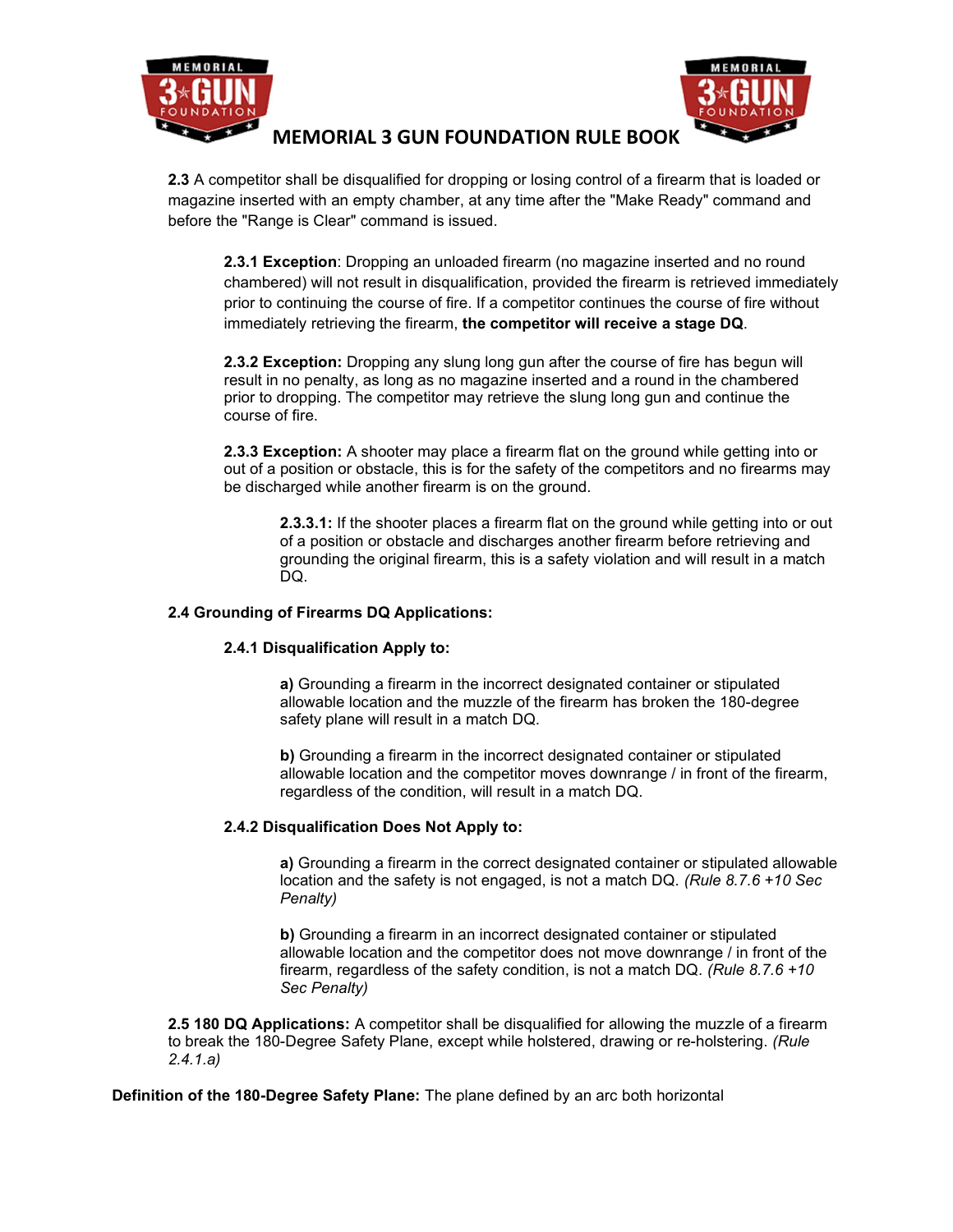



and vertical that is created when the competitor is standing facing squarely downrange and parallel to the designated backstop used on the bay to define the 180-safety line on that particular stage. Any muzzle position that points backward toward the mouth of the bay away from the designated 180 safety line is a violation of Rule 2.5.

> 2.5.1 Exception: The 180 Degree Safety Plane rule does not apply when the shooter is Slinging or Un-slinging an unloaded long gun.

2.5.2 Prone: If a competitor takes the prone position by choice or is instructed by the Written Stage Briefing and they have a holstered pistol, the chamber of the pistol must not contain a live round. Violation of this rule will result in a match DQ. (Rule 2.5)

2.6 Safety and Conduct DQ Applications:

A competitor shall be disqualified for unsportsmanlike conduct, which includes, but is not limited to cheating.

2.6.1 Intentionally altering targets prior to the target being scored to gain advantage or to avoid penalties.

2.6.2 Altering or falsifying score sheets or data in electronic scoring devices.

2.6.3 Altering the configuration of firearms to gain an advantage (Rule 4.3, 4.4)

2.6.4 Altering the course of fire. (i.e., moving props and or targets) This includes, but is not limited to, the repositioning or altering of targets, no-shoots, barriers, barrels, walls, tables, grounding containers, fault lines, painted markings, banners, trees, bushes or anything else deemed by match officials to create an unfair advantage.

**2.6.5** Discharging or "Burning" the last round(s) to empty the chamber or unload a firearm is admissible, but the firearm must be pointed in a safe direction. Long guns must be fired from the shoulder. Competitors' failing to keep long guns shouldered while "burning" any round(s) is considered a Negligent Discharge and will result in a match DQ. (Rule 2.2.3, 2.2.6)

2.6.6 Use of steel shot is considered a Safety Violation and will result in a match DQ. (Rule 3.1)

2.6.7 Engaging any steel target with a rifle, not designated as a rifle target in the WSB is subject to DQ. (Rule 7.4, 7.5)

2.6.8 Any competitor found with a magazine inserted in their pistol or rifle or rounds loaded in the shotgun, while not under the direct supervision of a range official, shall be escorted to a safe area or side berm to check the loaded condition. If the magazine, tube or chamber is found to be loaded, the competitor will be subject to a match DQ. Shotgun pre-loading at the beginning of a stage, under R.O. supervision, is exempt. (Rule 1.2.1)

2.6.9 A competitor who intentionally loses or displaces eye or ear protection during a course of fire will nullify the provisions of Rule 11.3 and shall be deemed to be cheating and will be subject to a match DQ. (Rule 10.3.1)

2.6.10 Threatening or assaulting other competitors or staff personnel, using abusive language or hostile behavior toward a competitor, Range Officer, Range Master, Match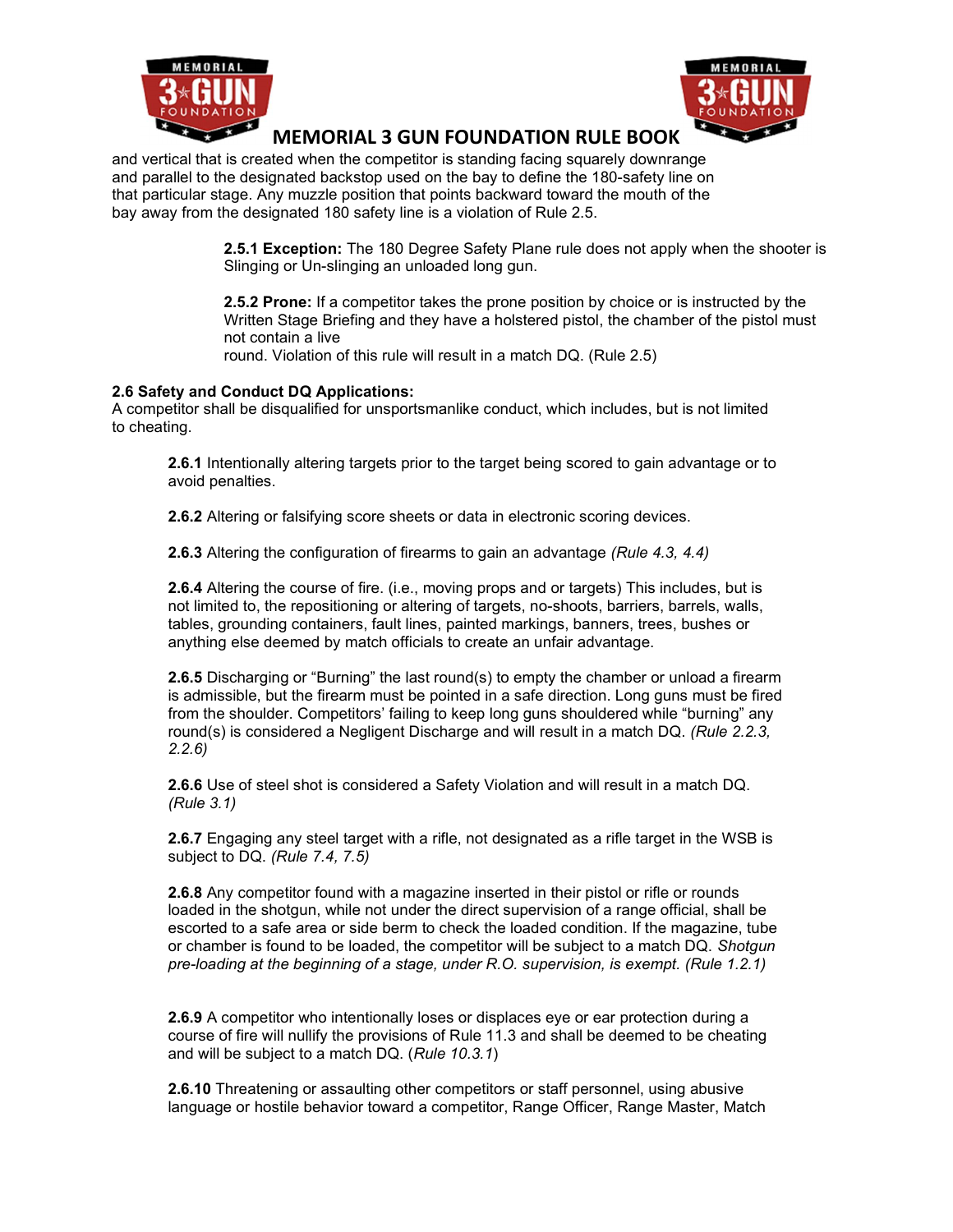



Director, Match Staff or Range Venue Staff, will result in a match DQ. (Rule 1.4) Disqualification for this type of conduct shall result in immediate ejection from the match venue property.

2.6.11 Disruptive behavior from a competitor, in an attempt to disturb or distract other competitors that are shooting a course of fire, will result in a match DQ. (Rule 1.4)

2.6.11.1 Disruptive behavior from a spectator Threatening or assaulting other competitors or staff personnel, using abusive language or hostile behavior toward a competitor, Range Officer, Range Master, Match Director, Match Staff or Range Venue Staff shall result in their immediate ejection from the match venue property.

2.6.12 Competitors must not consume or be under the influence of alcohol or non-prescription drugs at the event site. Violators will be directed to stop shooting, issued a match DQ and must leave the range. However, a competitor found to be impaired and deemed unsafe as a result of legitimate prescription drugs shall only be directed to stop shooting, no DQ. The competitor, at the Match Directors discretion, may be allowed to resume competition, if judged to be fit to return.

2.6.12.1 If a competitor is deemed by match staff to be unsafe, due to a medical condition, erratic behavior, an injury that impairs their ability to continue competing safely, or is deemed to be unsafe to themselves or others around them, shall be directed to stop shooting, no DQ. The final decision shall be at the sole discretion of the Match Director.

2.6.13 Disqualifications will be finalized by the Range Master or the Match Director only.

2.6.14 Refusal to submit to a rule compliant inspection of any or all equipment that a competitor is using during the match will result in the competitor being moved to the Open Division.

2.6.15 Refusal to submit to an inspection of a pre-loaded shotgun will result in a match DQ. (Rule 8.7.1)

**2.6.16** Engaging **aerial** clay(s) with anything, but birdshot will result in a match DQ.

2.6.17 Having a holstered pistol with a live round in the chamber while in the prone position will result in a match DQ. This includes prone at the start position or after re-holstering during the course of fire.

2.6.18 Finger inside the trigger guard: The competitor's fingers must be visibly outside the trigger guard when moving, loading, reloading, or unloading during a course of fire and while clearing a malfunction. Failure to comply with Verbal Warnings will result in a Match DQ. (Rule 11.8.1)

2.6.19 During a course of fire, a competitor "is allowed" to handle more than one firearm at a time, however neither firearm may be discharged until one is either re-holstered or safely grounded. Violation will result in a match DQ. (Rule 1.6)

2.6.20 All walls, barriers, or constructed obstacles are deemed hard cover and extend from the ground up to infinity. Moving under or over such props is strictly forbidden and is considered a safety violation. Unless specifically delineated and allowed in the Written Stage Briefing. Violation will result in a Match DQ. (Rule 8.9)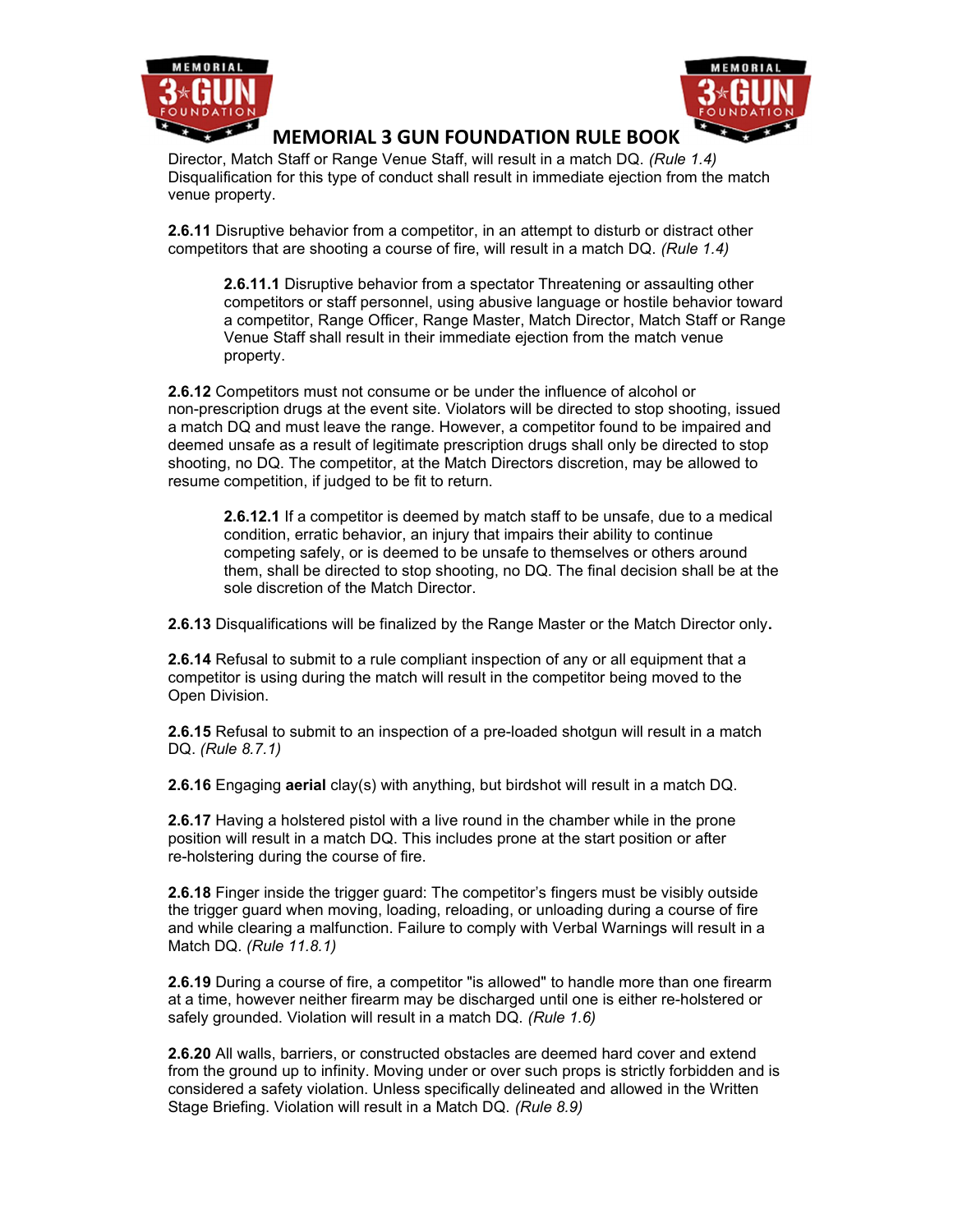



### 3.0 AMMUNITION

3.1 Tracer, incendiary, armor piercing, steel jacketed or steel/tungsten core and steel shot ammunition are specifically not allowed and are prohibited. (Rule 3.1.1, 3.4)

**3.1.1** A competitor found in violation of Rule 4.1 shall be assessed a \$100 fee for each steel target damaged. Fines will be made payable the day of the offense.

3.2 Pistol ammunition shall be 9mm or larger.

3.3 Rifle ammunition shall be .223 Remington (5.56 x 45 mm NATO) or larger. Pistol and rifle cartridges must fire a single projectile only.

3.4 Shotgun ammunition shall be 20 gauge or larger. Birdshot shall be #6 Lead Shot or smaller. Use of steel shot is forbidden and is considered a Safety Violation and will result in a match DQ. (Rule 2.1, 3.1)

### 3.4.1 Birdshot shall not exceed 1350 FPS.

### 4.0 FIREARMS

4.1 All firearms used by competitors must be serviceable and safe. Range Officers may demand examination of a competitor's firearm or related equipment at any time to check that they are functioning safely. If a Range Officer declares any such firearm unserviceable or unsafe, it must be withdrawn from the event until the firearm is repaired or replaced to the satisfaction of the Range Master or Match Director or their designee. (Rule 11.7)

4.2 If a competitor's firearm becomes unserviceable during competition, the competitor may replace their firearm with another of the same model, caliber and sighting system, pending approval of the Range Master or Match Director or his designee. In the event that a firearm of the same model, caliber, and sighting system cannot be found, the shooter may use any available firearm, but may also be moved to another division depending on the type of replacement firearm used. All replacement firearms must be approved by the RM/MD or his designee.

4.3 For purposes of this ruling, a "firearm" consists of a specific caliber, receiver, barrel, stock and sighting system combination.

4.4 The same firearm system for each gun, per Rule 4.3, shall be used during the entire event. Forbidden changes include, but are not limited to: change of caliber, barrel length, shotgun magazine tube length, sighting systems or stock style.

4.5 Shotgun Choke changes are allowed.

#### 5.0 HOLSTERS

5.1 Holsters must be a practical strong side carry style and must be able to safely retain the pistol during vigorous movement.

5.2 The holster material must completely cover the trigger on all pistols.

5.3 The belt upon which the holster is attached, must be secured at waist level.

5.4 Tactical thigh holsters are permitted and must be secured at waist level.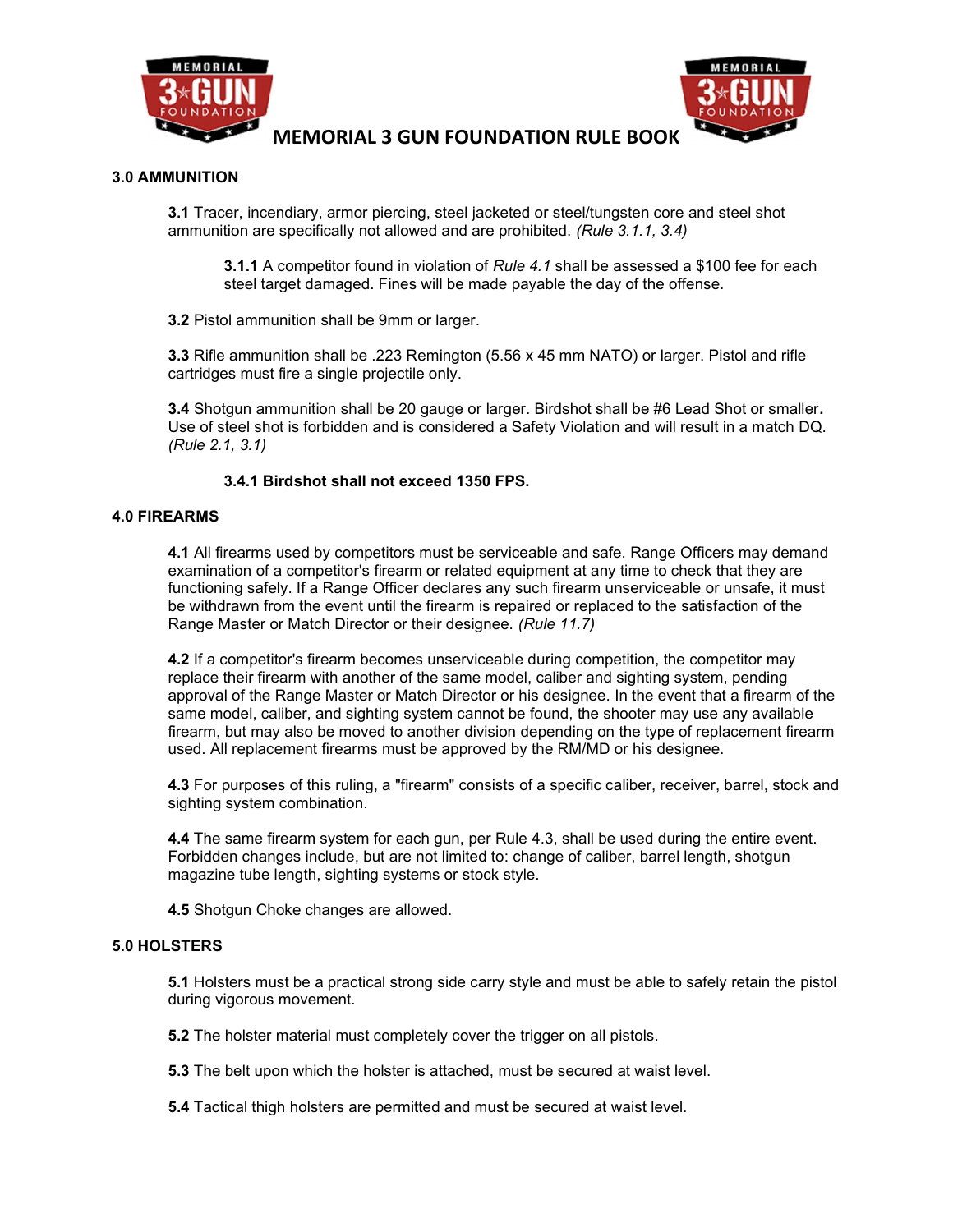



5.5 Due to safety concerns, shoulder holsters, inside the waistband, concealed types and cross draw holsters are specifically not allowed.

## 6.0 FIREARM DIVISIONAL REQUIREMENTS

### 6.1 OPEN DIVISION:

## 6.1.1 OPEN PISTOL

6.1.1.1 No limitations on accessories.

6.1.1.2 Magazine length is unrestricted.

6.1.1.3 The "Stage Ready Condition" for all pistols shall be magazine inserted and chamber loaded, manual safety engaged if equipped and holstered, unless stipulated otherwise in the Written Stage Briefing or if the competitor opts to go prone at the start, then the pistol can be holstered, with loaded magazine inserted, with the chamber empty.

## 6.1.2 OPEN RIFLE

6.1.2.1 There are no limitations on accessories. Rifle supporting devices (i.e., Bipods, etc.) may be added or removed during the course of the event. Support Bags, Tripods, Bipods ect. may be staged with the rifle and need not be carried throughout the course of fire and may be discarded at any time.

7.1.2.2 The "Stage Ready Condition" for all rifles shall be magazine and chamber loaded with safety engaged, unless stipulated otherwise in the Written Stage Briefing.

## 6.1.3 OPEN SHOTGUN

6.1.3.1 No limitations on accessories.

- 6.1.3.2 The changing of barrel length is not allowed in Open Division.
- 6.1.3.3 Shotgun speed loaders are allowed in Open

a) Shotgun speed loaders must be the type with the primer relief cut.

b) Use of shotgun speed loaders without the primer relief cut is a safety violation, resulting in a match DQ. (Rule 2.1)

6.1.3.4 Shotguns in Open Division have no capacity limitations.

6.1.3.5 The "Stage Ready Condition" for all shotguns shall be magazine or tube and chamber loaded with the safety engaged, unless stipulated otherwise in the Written Stage Briefing.

### 6.2 TAC-OPS DIVISION:

#### 6.2.1 TAC-OPS PISTOL

6.2.1.1 Firearms must function and operate as in the original factory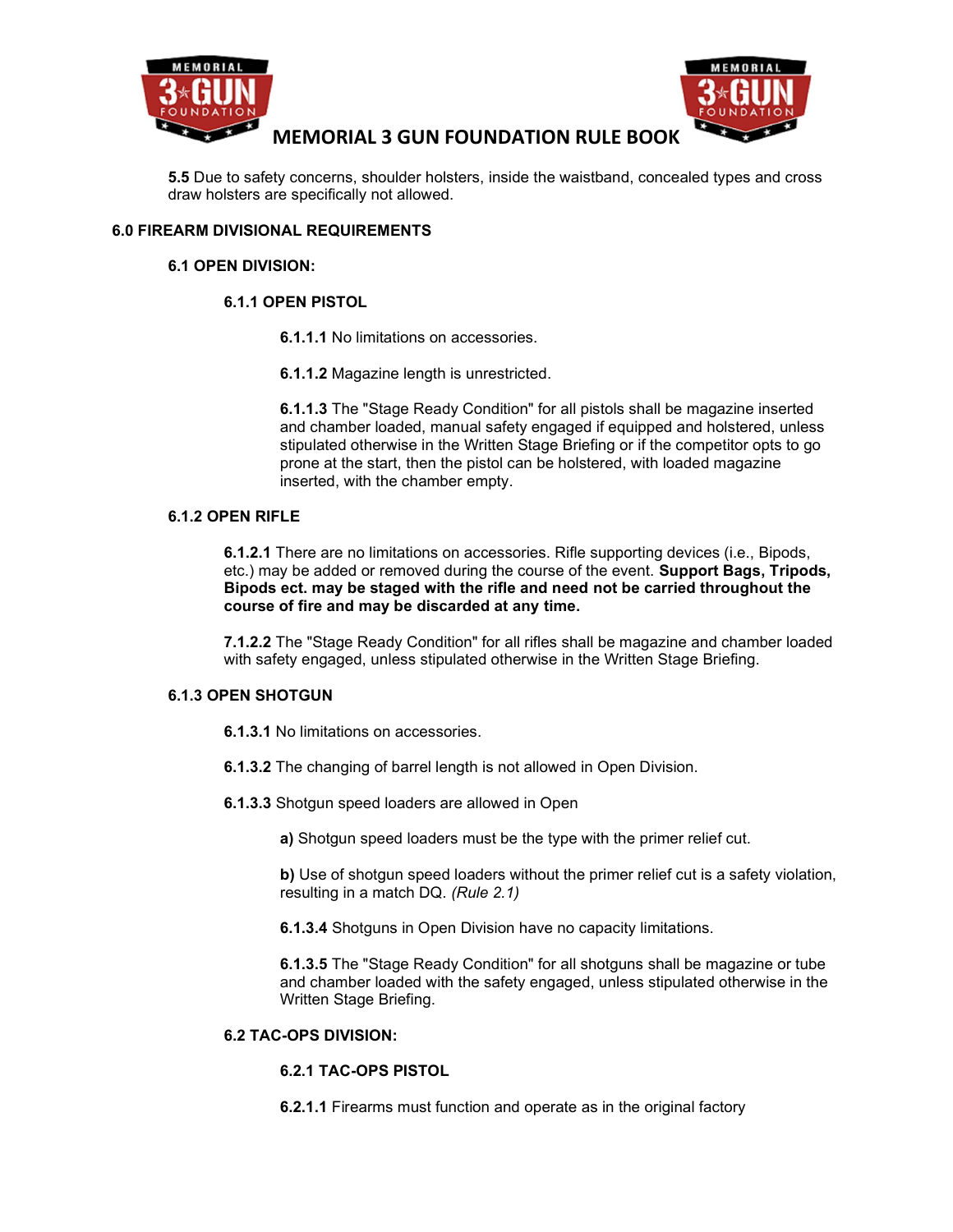



configuration.

6.2.1.2 Internal and External modifications are allowed, provided the modifications do not alter the original function and operation of the firearm.

6.2.1.3 Firearms with custom or factory installed electronic sights, optical sights, extended sights, compensators or barrel porting are not allowed in this division.

6.2.1.4 Magazines used shall not exceed 171.25 mm OAL (overall length) for single stack and shall not exceed 141.25 mm OAL for staggered magazines.

6.2.1.5 Any Pistol Magazine failing the OAL inspection, after the competitor has completed one or more stages, will result in the shooter being moved into Open Division.

6.2.1.6 The "Stage Ready Condition" for all pistols shall be magazine and chamber loaded, manual safety engaged if equipped and holstered, unless stipulated otherwise in the Written Stage Briefing or if the competitor opts to go prone at the start, then the pistol can be holstered, with loaded magazine inserted, with the chamber empty.

### 6.2.2. TAC-OPS RIFLE

6.2.2.1 Firearms must function and operate as in the original factory configuration.

6.2.2.2 Internal and External modifications are allowed, provided the modifications do not alter the original function and operation of the firearm.

6.2.2.3 There are no magazine capacity or magazine length restrictions in this division.

6.2.2.4 Tac-Ops Division rifles may be equipped with iron sights and or no more than one (1) optical sight. Both sight systems may be used in conjunction, co-witnessed or offset.

6.2.2.5 A magnifier may be used with an optical sight in this division without violating the one optic rule, provided:

a) The magnifier does not contain an aiming reticle.

b) The magnifier shall not be used as an aiming device by itself.

c) The magnifier is mounted in the same location on the rifle for the entire event.

6.2.2.6 Any rifle supporting devices to include but not limited to bipods and or monopods or a device that deploy legs and or supports and elevates the muzzle end of the gun are not permitted. Coupled or single magazines are not considered supporting devices. Forward grips that are less than five (5") inches long are allowed.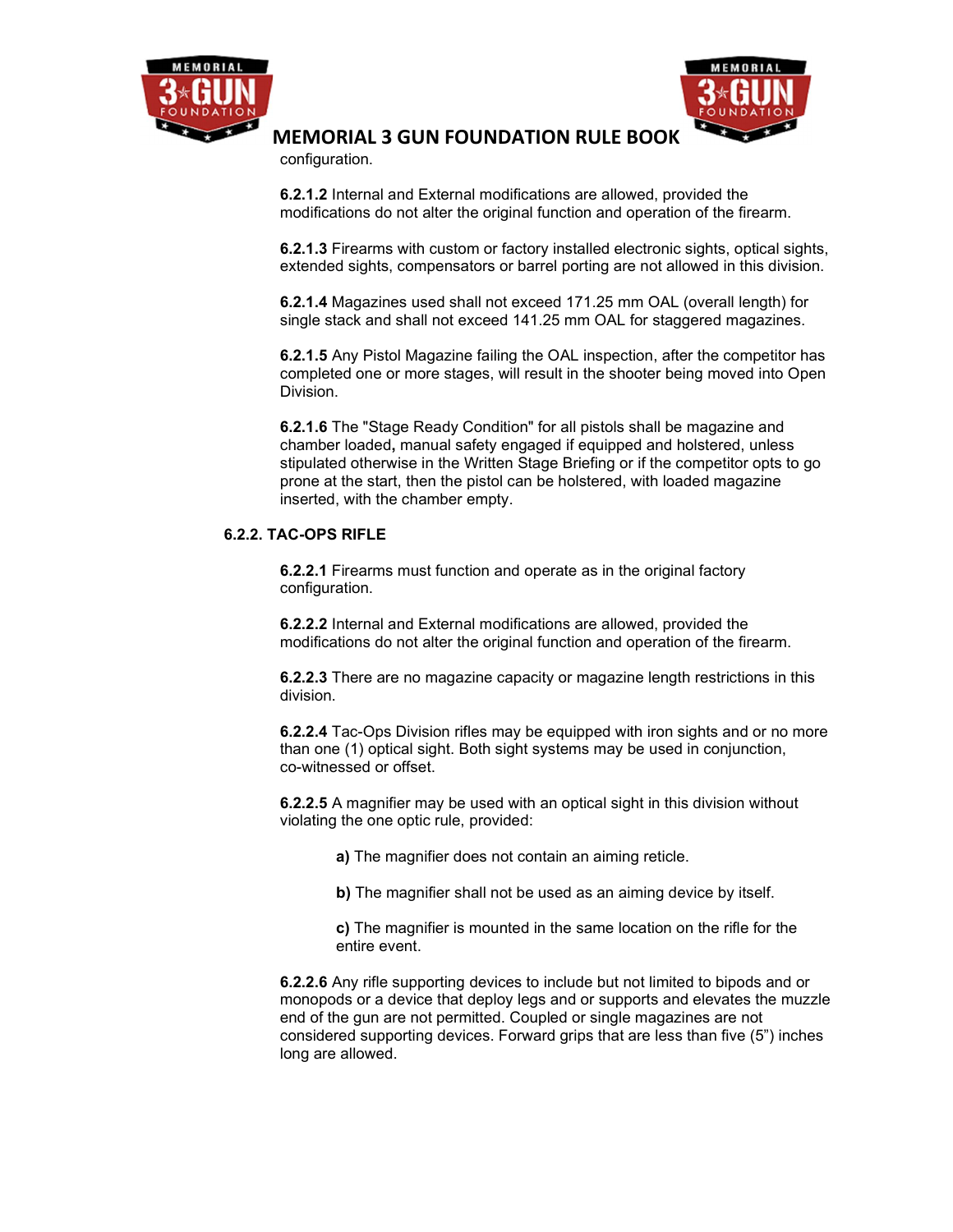



6.2.2.7 The "Stage Ready Condition" for all rifles shall be magazine and chamber loaded with safety engaged, unless stipulated otherwise in the Written Stage Briefing.

## 6.2.3 TAC-OPS SHOTGUN

6.2.3.1 Firearms must function and operate as in the original factory configuration.

6.2.3.2 Only conventional tubular magazine fed shotguns allowed in this division.

6.2.3.3 Barrel length may not be changed for the duration of the event. However, changing of choke tubes is allowed.

6.2.3.4 Internal and External modifications are allowed, provided the modifications do not alter the original function and operation of the firearm.

6.2.3.5 No electronic or optical sights allowed on shotguns in this division.

6.2.3.6 No shotgun supporting devices (i.e., bipods, etc.) allowed in this division.

6.2.3.7 No compensators or porting on barrels allowed in this division.

6.2.3.8 No shotgun speed loaders allowed in this division.

6.2.3.9 Shotguns in Practical Division shall not start a stage with more than nine (9) shells total in the shotgun. However, loading additional shells after the start is permitted. (Rule 8.7.1)

6.2.3.10 The "Stage Ready Condition" for all shotguns shall be magazine tube and chamber loaded with safety engaged, unless stipulated otherwise in the Written Stage Briefing.

## 7.0 TARGETS:

7.1 Pistol: Cardboard paper and steel targets categorized by color, size or shape stipulated in the WSB as pistol targets.

7.2 Shotgun / Birdshot: Clay Pigeon/Frangible targets, steel targets categorized by color, size or shape stipulated in the WSB as shotgun targets.

7.3 Shotgun Slugs: Cardboard paper and steel targets categorized by color, size, or shape stipulated in the WSB as Shotgun Slug Targets.

7.4 Rifle: Cardboard paper targets and any steel targets categorized by color, size, or shape stipulated in the WSB as rifle targets.

7.5 Option: The Written Stage Briefing may designate certain targets that can be engaged with multiple firearms as an available option.

#### 7.6 Cardboard Targets:

All Cardboard Targets Are Impenetrable (pass throughs do not count for score or penalty)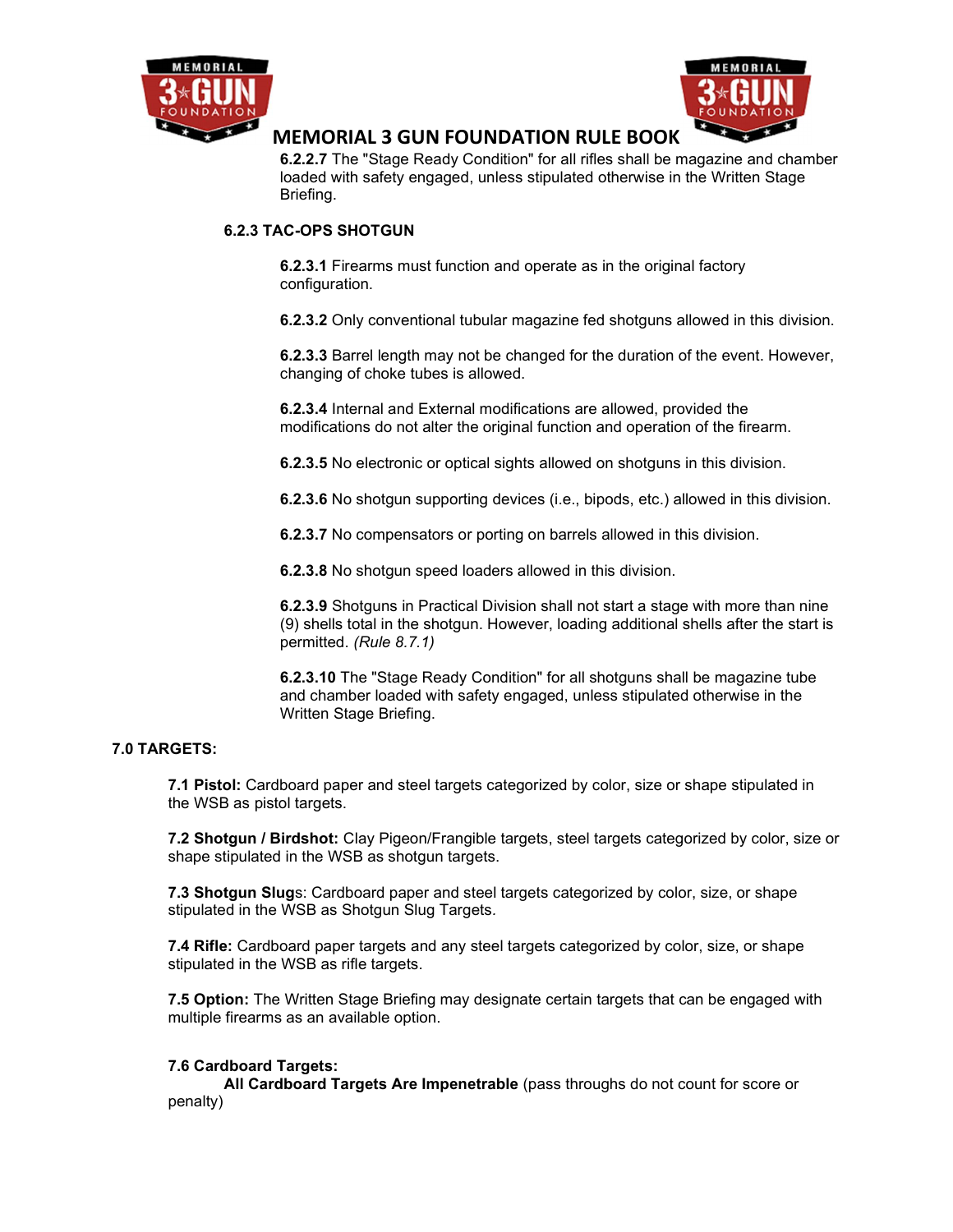



### 8.0 SCORING & PENALTIES INDEX:

8.1 Scoring per stage will be time plus points.

8.1.1 Maximum time for any stage, including penalties is designated by the WSB. All targets engaged up to specified par time shall be counted for score. All targets engaged at .31 sec past par time and beyond, shall not be counted for score.

8.1.2 Any paper target designated as a "Shoot" target must have either one "Center" hit in the A" OR have two hits anywhere inside the border perforation. The hit or hits only need to touch or break the perforation to avoid penalty.

8.1.3 SCORING CONCESSION SLUGS ON PAPER Only: A competitor shall be required to have at least ONE SCORING HIT on paper with a shotgun slug, anywhere inside the border perforation. The hit only needs to touch or break the perforation to avoid a penalty.

8.1.4 HITS PAPER: Only holes in paper made by bullets will count for score. Evidence of the actual bullet must be present on the target, i.e., crown or grease ring mark on the hole. Holes made by shrapnel, bullet fragments or flying debris will not count for score or penalty. All paper targets are impenetrable. When a shot passes through a Shoot/No-Shoot Target, then continues on to hit another Shoot/No-Shoot target or targets, only the hits on the initiating paper will be counted for score and or penalty. All passthrough hits will not count for score, and if not re-engaged from another position will receive the appropriate penalty.

a) Paper targets engaged with birdshot will not receive score/credit for the target. The paper target will be scored (2.5 sec FTE + 5 sec MOT). If the competitor re-engages the paper target with the proper firearm and the bullet holes are visible the competitor will get score/credit for the target with no additional penalties.

8.1.5 HITS SLUGS: Any Paper Target designated as a "shoot" target is available as an option to be engaged with Slugs.

8.1.6 HITS CLAYS: A "Broken Clay" constitutes evidence of penetration by at least one pellet and showing light through a visible hole. If a projectile fired by a firearm other than a shotgun, fragments or ricochets then strikes and breaks a clay target or knocks down a steel target, no penalty will be assessed. (Competitor will receive credit for the broken clay) Also, if a clay target falls from the stand while being engaged but does not break, the competitor will get score/credit for the target in question with no penalty assessed. (eg.. stand is struck)

8.1.7 HITS STEEL: Knock Down style plates & poppers must fall to score. Exception: (Rule  $8.8.1.d.5$ ,  $8.8.1.d.6$ ) If a knock down style target falls from the stand while being engaged, the competitor will receive score/credit for the target in question with no penalty assessed. (eg.. stand is struck). Steel Knock Down Plate falls and lands flat on top of the stand and does not hit ground will receive score/credit for the target.

#### a) PISTOL:

If a designated steel Knock Down style plate is determined to have been struck and turned sideways past 45 degrees or is no longer presenting the face of the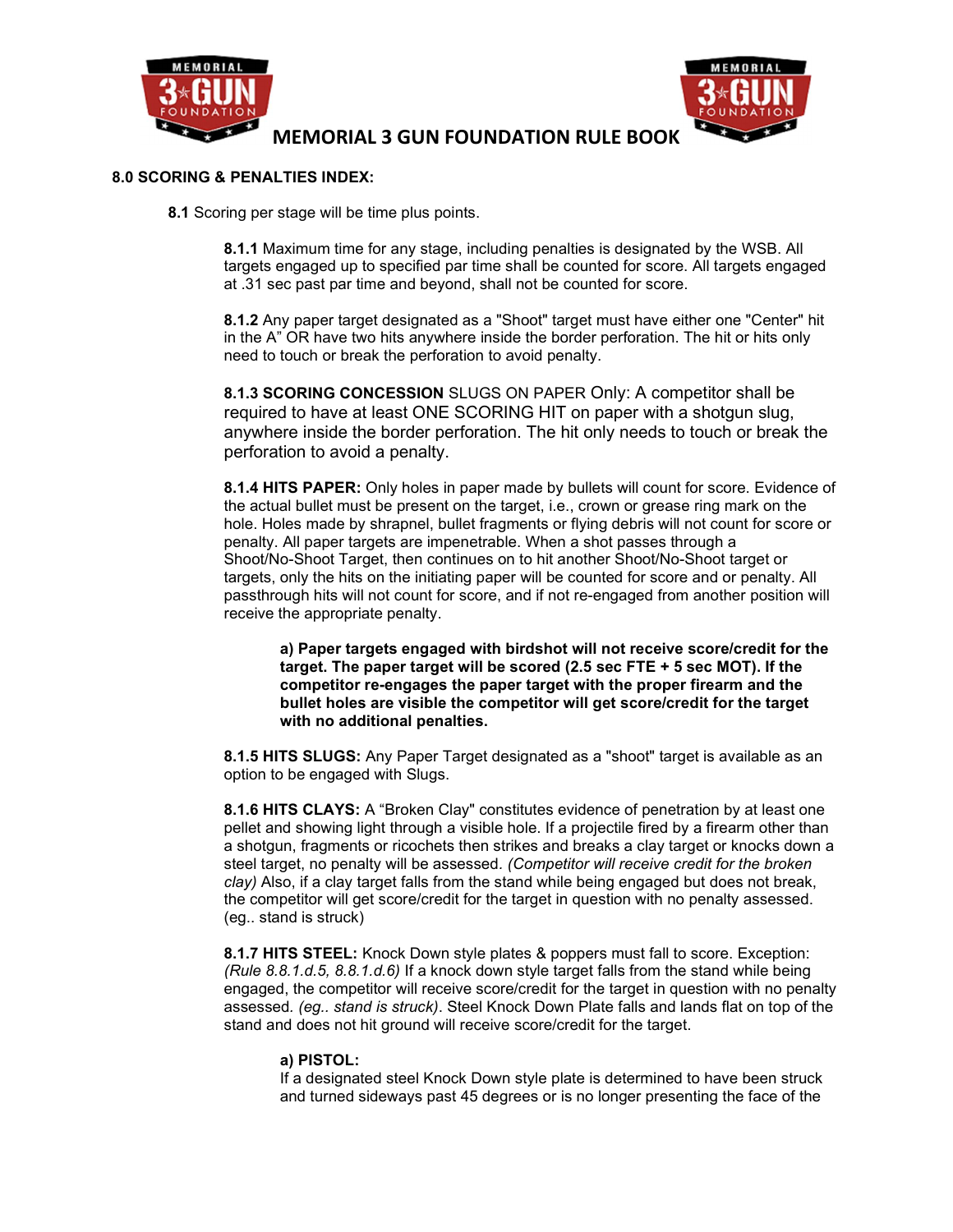



target to the competitor at the original location of engagement and does not fall, the competitor will get score/credit for the Knock Down plate in question with no penalty assessed.

## b) BIRDSHOT:

If a designated steel Knock Down style plate is determined to have been struck and turned sideways past 45 degrees or is no longer presenting the face of the target to the competitor at the original location of engagement and does not fall, the competitor will not get score/credit for the Knock Down plate in question and a penalty will be assessed. STEEL KNOCK DOWN PLATES MUST FALL WHEN ENGAGED WITH BIRDSHOT TO RECEIVE SCORE/CREDIT

## 8.2 Scoring Targets with Penalties Include:

8.2.1 Single Hit outside the "A" at any distance, +2.5 sec Exclusion: Slug Hit on Paper Option (Rule 8.1.3)

8.2.2 Any aerial clay target missed +2.5 sec

8.2.3 MOT "Miss on Target" less than 40 yards, No Hits on Paper, Steel left standing, Clay not broken +5 sec

8.2.4 MOT "Miss on Target" greater than 40 yards, No Hits on Paper, Steel left standing, Clay not broken +10 sec

8.2.5 MOT "Miss on Target" greater than 100 yards, No Hits on Paper, Steel Left Standing or No Called Hit +15 sec

8.2.6 FTE "Failure to Engage" any target less than 100 yards +2.5 sec

8.2.7 FTE "Failure to Engage" any target greater than 100 yards +5 sec Example: Additional +7.5 Seconds: Will be assessed for firing a shot or shots through any vision barrier to engage a target. +5 sec. for miss on target & +2.5 sec for the FTE (Rule 8.1.2, 8.1.4, 8.2, 8.3.1) There will be no penalty applied if competitor re-engages target from a legal position.

8.3 Definition of "Engage": To be in a position where the muzzle is in the line of sight to a target and the competitor aims and fires upon that target.

8.3.1 Shooting in the general direction of a target, shooting over or under obstructions that targets are behind or through see-through walls and or barriers, does not constitute "Engaging a target" and is not allowed.

## 8.4 QUICK PENALTIES INDEX:

## 8.4.1 TARGETS ENGAGED

a) Single Hit outside the center ring at any distance +2.5 sec

b) Missed aerial clay +2.5 sec

c) No hits on paper, steel left standing, clay unbroken but engaged less than 40 yds +5 sec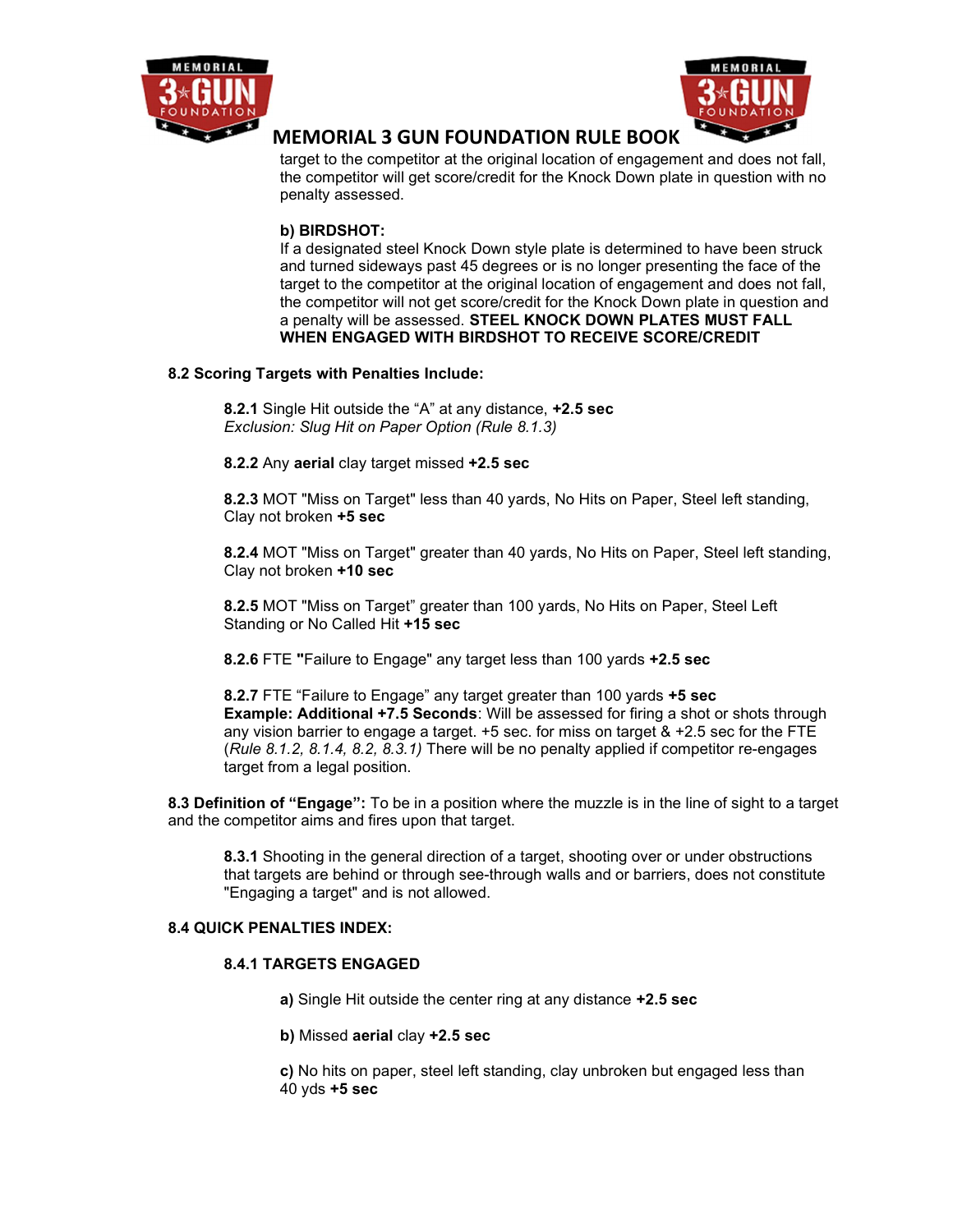



d) No hits on paper, steel left standing, clay unbroken but engaged greater than 40 yds +10 sec

e) No hits on paper, steel left standing/no called hit but engaged greater than 100 yds +15 sec

## 8.4.2 FAILURE TO ENGAGE (FTE)

a) No hits on paper, steel left standing, clay unbroken & not engaged less than 40 yds  $(+5.0 \& +2.5$  FTE) =  $+7.5$  sec

b) No hits on paper, steel left standing, clay unbroken & not engaged greater than 40 yds  $(+10 \& +2.5$  FTE) =  $+12.5$  sec

c) No hits on paper, steel left standing/no called hit & not engaged greater than 100 yds  $(+15 \& +5$  FTE) =  $+20$  sec

### 8.5 NO-SHOOT TARGETS

The white back side of a cardboard target may be used as a No-Shoot Target. No-Shoot Penalty is +5 Sec per hit, on white paper, that hits anywhere inside the border perforation or touches the perforation of the target.

8.5.1 All Cardboard No-Shoot Targets are considered impenetrable. (Rule 7.6)

8.5.2 Steel targets may be used as No-Shoot targets. A steel No-Shoot target must fall to score. Any incidental ricochet or debris that hits a Steel No-Shoot and knocks it down will not count for score.

## 8.6 Procedurals +5 Seconds

8.6.1 Additional +5 Seconds: Foot faults, a competitor who fires shots while any part of their body is touching the ground or while stepping on an object beyond a Shooting Box or a Fault Line, or who gains support or stability through contact with an object which is wholly beyond and not attached to a Shooting Box or Fault Line, will receive one procedural penalty for each occurrence. However, if the competitor has gained a significant advantage on any target(s) while faulting, may instead be assessed one procedural penalty for each shot fired at the subject target(s) while faulting. A competitor can only receive a maximum of 4-foot fault penalties (20 seconds) per stage. When possible, the CRO will issue an audible "FOOT" warning and then begin assessing penalties. (Rule 11.8.3) Foot faults will not be assessed from the prone position, as long as the competitor's body (upper torso) is inside the shooting area.

8.6.2 Additional +5 Seconds: May be assessed for failing to follow stage procedures.

8.6.3 Additional +5 Seconds: Shall be assessed for failure to start in the position indicated in the Written Stage Briefing.

8.6.4 Additional +5 Seconds: A competitor shall not use a pistol, rifle, or shotgun grounding container, staging table, or structure to support their pistol, rifle, or shotgun at any time. Violation(s) are a per-shot penalty.

8.6.5 Additional +7.5 seconds: Engaging and hitting a non-aerial clay pigeon with anything other than birdshot. 7.5 seconds shall be assessed. (+5 sec for miss on target & +2.5 for the FTE)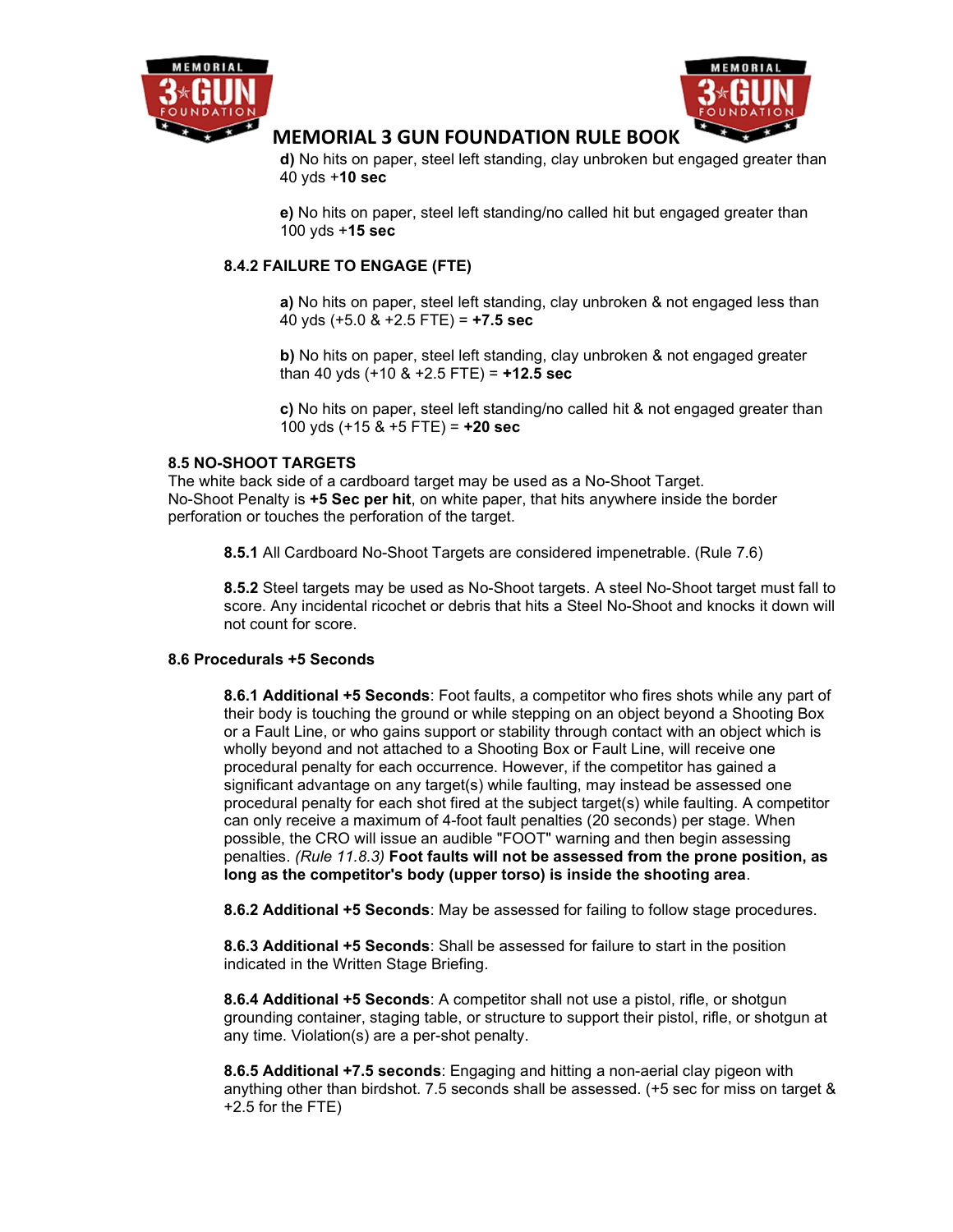



#### 8.7 Procedurals +10 Seconds

8.7.1 Additional +10 Seconds: A competitor has more than nine (9) shells total loaded in the shotgun (Open exempt) upon start signal.

8.7.2 Additional +10 seconds: Shall be assessed for hitting any steel target with a slug that is less than 30 yards. If the competitor damages the target, the competitor will pay to have the target replaced. (Rule 3.1.1)

Example: Steel KD designated birdshot target is engaged with a slug, under 30 yards, the competitors is scored, FTE (2.5sec) + MOT (5 sec) + 10 Sec procedural for engaging a steel KD with a slug under 30 yards.

8.7.3 Additional +10 seconds: The competitor MUST remain inside the rope or wooden fault lines, unless the WSB states differently. Leaving the rope or wooden fault line area and re-entering at a different location to create a shortcut is strictly forbidden.

8.7.4 Additional +10 Seconds: Shall be assessed to any shooter who coaches another shooter during the course of fire. Examples are, but not limited to, calling out target directions, spotting information, shooting instructions etc... If the individual providing the coaching is not a competitor, the Range Officer shall have the discretion to eject the noncompetitor from the stage.

8.7.5 Additional +10 Seconds: Grounding a firearm in the correct designated container or stipulated allowable location only and the safety is not engaged, No DQ. (Rule 2.4.2 a)

8.7.6 Additional +10 Seconds: Grounding a firearm in an incorrect container or stipulated allowable location and Shooter does not move downrange / in front of, regardless of the condition, No DQ. (Rule 2.4.2 b)

#### 8.8 Calibration of Poppers

a) The Range Master must designate a specific supply of 9x19mm ammunition (125 **Power Factor)** and one or more 9mm handguns to be used as official calibration tools by range officials authorized to serve as calibration officers.

b) The Range Master must arrange for each popper to be calibrated prior to the commencement of a match, and whenever required during a match.

c) For initial calibration, each popper must be set to fall when hit within the calibration zone with a single shot fired from a designated handgun using the calibration ammunition. The shot must be fired from the shooting location, in the course of fire, furthest from the popper being calibrated. The "Calibration Zone" is the circular plate portion of the popper.

8.8.1 Calibration Challenges Pistol A calibration call is not a stage prop failure and is not subject to a stoppage. If the competitor stop themselves, then they are scored as the stage stands. It is on the competitor to complete the course of fire and then challenge a calibration call. If a calibration call is made, the range master will come over with the calibration ammunition and test the popper. If the popper falls, when hit, the competitor receives a miss. If it does not fall, the competitor receives credit for the hit, no reshoot. During the course of fire, the competitors three options are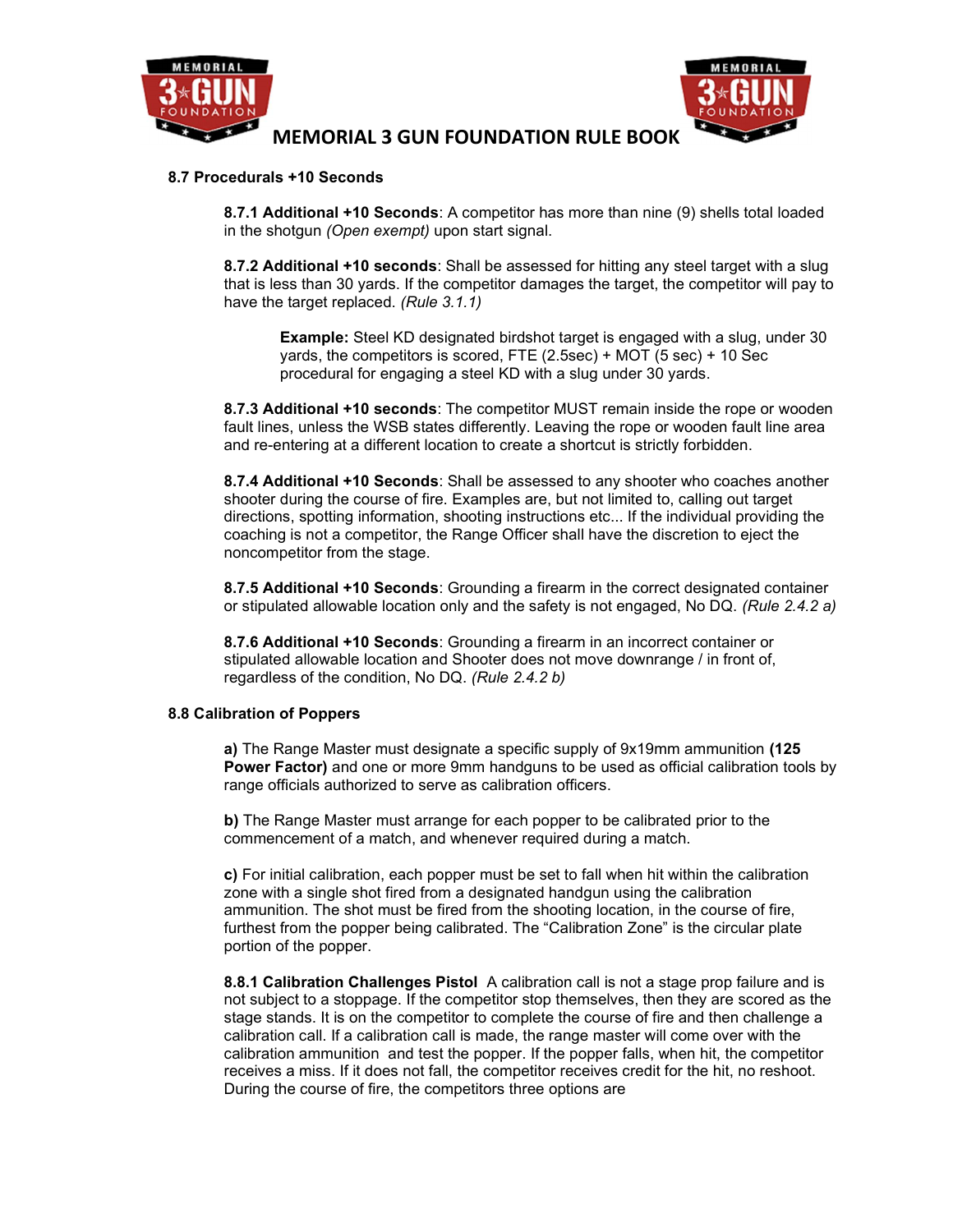



a) Shoot the popper again until it falls. In this case, no further action is required and the course of fire is scored "As Shot."

b) The popper is left standing but the competitor does not challenge the calibration. No further action is required and the course of fire is scored "As Shot" with the subject popper scored as a miss.

c) The popper is left standing and the competitor challenges the calibration. In this case, the popper and the surrounding area on which it stands must not be touched or interfered with by any person. If a Match Official violates this rule, the competitor will get score/credit for the popper in question, with no penalties assessed. If the competitor or any other person violates this rule, the competitor in question will not get credit/score and the popper will be scored as a miss and the rest of the course of fire will be "scored as shot." If the popper falls for any non-interference reason (e.g., wind action) before it can be calibrated, Rule 10.2 will apply and a reshoot must be ordered.

d) In the absence of any interference or problem with a target mechanism, a calibration officer must conduct a calibration test of the subject popper, when required under Rule 8.8.1.c, from as near as possible to the point from where the competitor shot the popper. The following will apply:

1) If the first shot by the calibration officer hits on or below the calibration zone and the popper falls, the popper is deemed to be properly calibrated and it will be scored as a miss.

2) If the first shot fired by the calibration officer hits the popper anywhere on its frontal surface and the popper does not fall, the calibration test is deemed to have failed and the competitor will get score/credit for the popper in question with no penalties assessed. The target must now be recalibrated.

3) If the first shot fired by the calibration officer hits above the calibration zone, the calibration test is deemed to have failed and the competitor will get score/credit for the popper in question with no penalties assessed. The target must now be recalibrated.

4) If the first shot fired by the calibration officer misses the popper altogether, another shot must be fired until one of Rule 8.8.1.a, b or c occurs.

5) Designated steel Knock Down style plates are not subject to calibration.

6) If a designated steel Knock Down style plate is determined to have been struck and turned sideways or is no longer presenting the face of the target to the competitor at the original location of engagement and does not fall, the competitor will get score/credit for the Knock Down plate in question with no penalty assessed.

#### 8.9 PROPS, VISION BARRIERS

All props, walls, barriers, barrels, vision screens and other obstacles are deemed to be impenetrable "hard cover" (no pass through).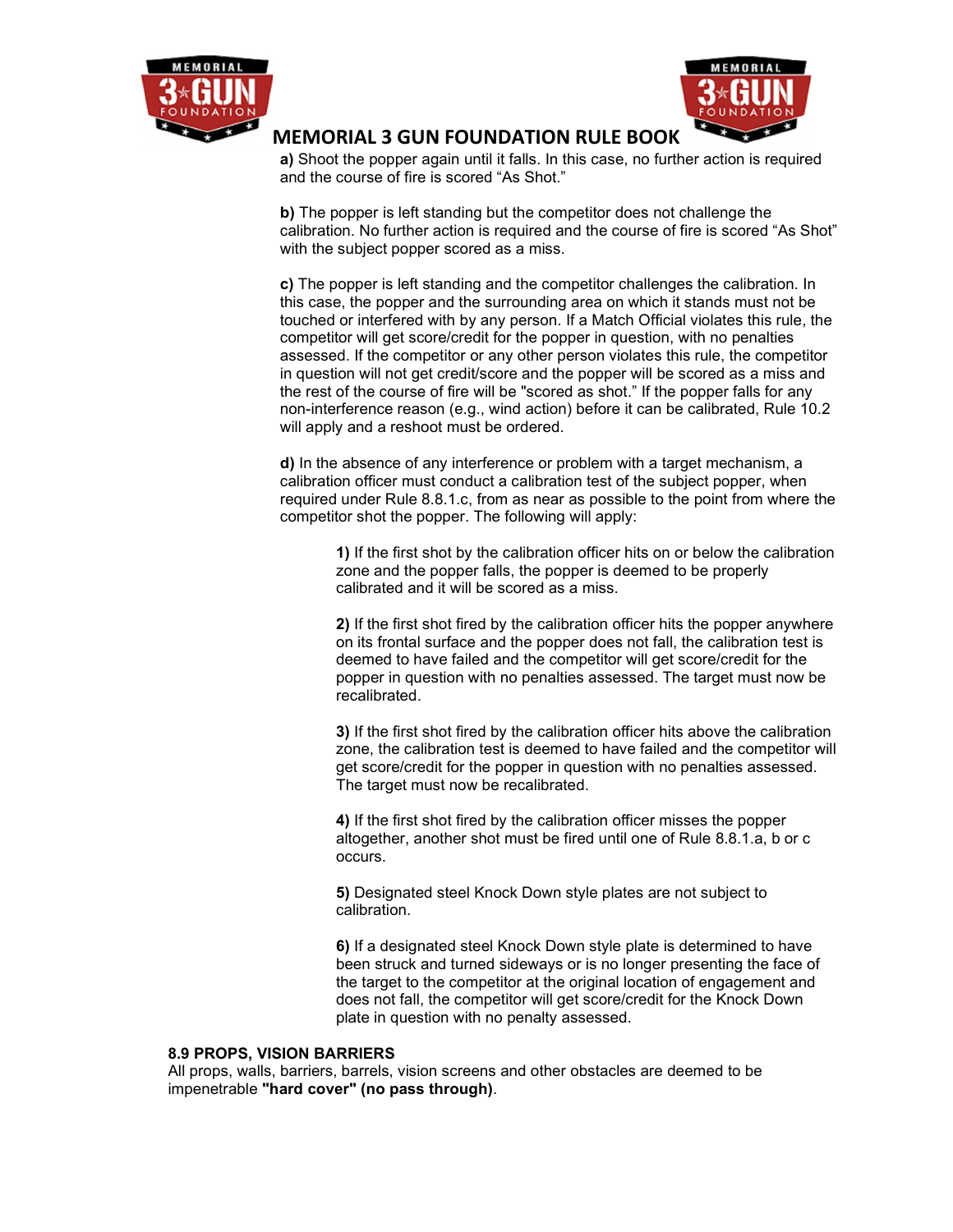



8.9.1 Walls shall not be shot under or over, unless specifically permitted in the WSB. Firing a shot or shots through a vision barrier to engage a target will result in an additional penalty unless the target is re-engaged from a legal position. (Rule 8.3.1)

## 9.0 APPEALS AND ARBITRATION

9.1 Decisions are initially made by the stages' Chief Range Officer (CRO).

9.2 If the competitor disagrees with the CRO's decision, the Range Master or Match Director will be called to make the final ruling in the matter. Safety violations will not be subject to arbitration or appeal. (Rule 2.1)

**9.3** In the event a competitor calls for an arbitration, the competitor will be the only person permitted to be present, other than M3G staff, during the arbitration. If the competitor is a Junior, one other person may be present as an advisor. Arbitrations will not be conducted in public or in the presence of non-involved competitors.

9.4 A safety rule violation is not negated because the CRO/RO or Match Staff did not immediately stop the competitor during the course of fire (COF).

**9.5** The approval of score review using the scoring tablet may not finalize your score. If discrepancies arise prior to the time that the final event scores are posted, M3G will, with your notification, take whatever steps necessary to rectify and correct any such problem, including, but not limited to re-shoots.

#### 10.0 RE-SHOOTS

10.1 Re-shoots will only be issued by the Range Master or Match Director. The Range Master shall be informed immediately before any stage is re-shot for any reason. The competitor will be given the choice to re-shoot immediately or to have their position moved to the bottom of the shooting order and will be the last to complete the course of fire in that squad. If a reshoot is issued after the competitor has left the stage in question, the reshoot will take place at the discretion of the Range Master or Match Director.

10.2 Range Equipment Failure: If a target falls or fails without being engaged, (e.g., wind action) after the start signal, the range officer shall stop the competitor as soon as possible. The competitor will then be required to re-shoot the course of fire once it has been reset.

10.3 A competitor, during the course of fire, that inadvertently loses their eye or ear protection, may stop themselves and immediately notify the range officer why they have stopped. The competitor will then be required to re-shoot the course of fire once it has been reset.

10.3.1 A competitor who intentionally loses or displaces eye and / or ear protection during a course of fire will nullify the provisions of Rule 11.3 and will be subject to a match disqualification. (Rule 2.6.9)

10.4 Un-Restored Targets: If, following completion of a course of fire by a previous competitor, one or more targets have not been properly patched or taped or reset or if previously applied pasters have fallen off the target for the competitor being scored, the Range Officer must judge whether or not an accurate score can be determined. If there are extra scoring hits, or if it is not obvious which hits the competitor being scored made, the affected competitor must be ordered to re-shoot the course of fire.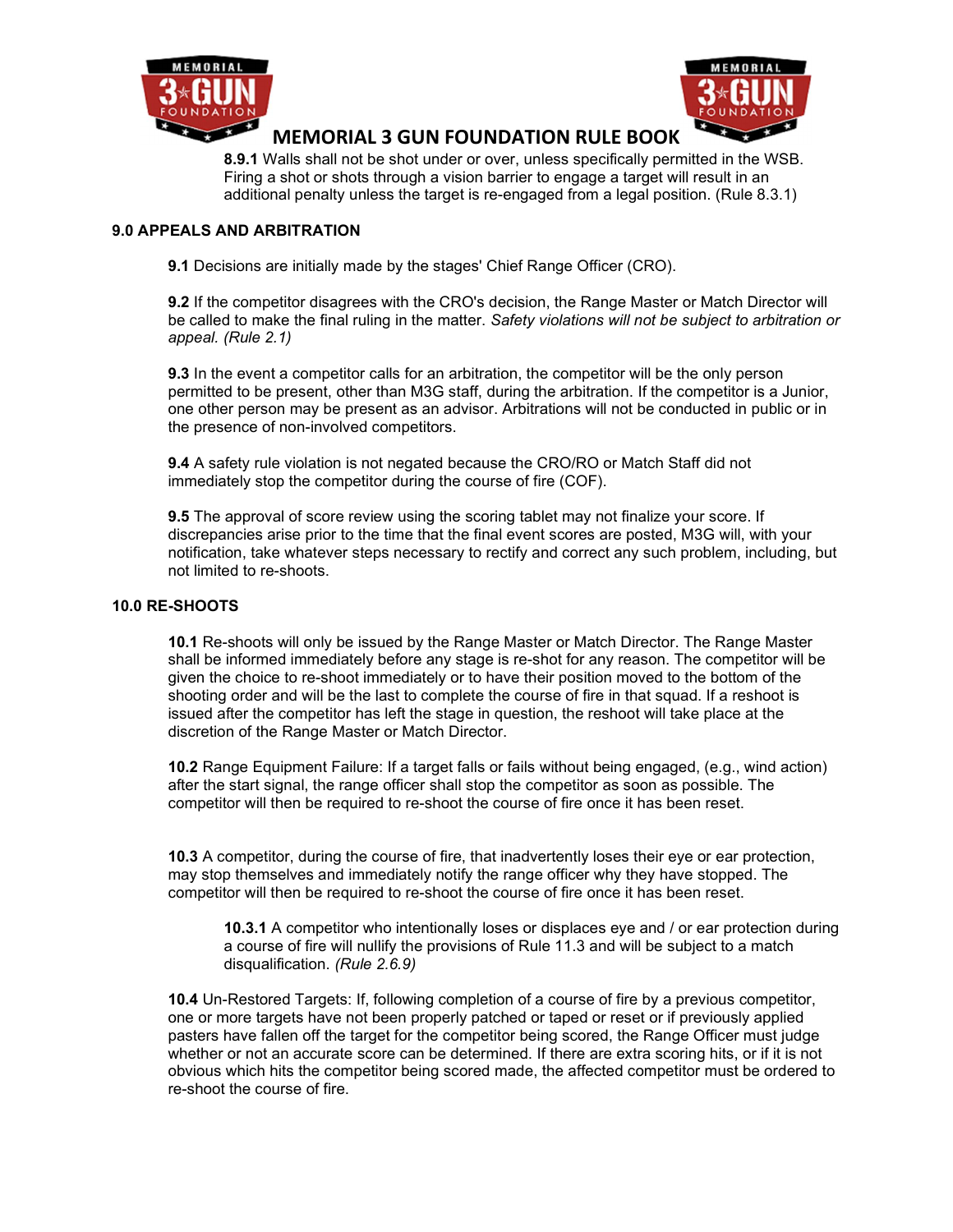



10.5 Range equipment failure can include the timer. If, at any time prior to the final event scores being posted, it has been determined by M3G that the timer, for any reason, failed to record the actual last shot or that the time posted is deemed to be improbable and or impossible the competitor will be required to re-shoot the stage or receive a Did Not Finish (DNF) score for the stage in question.

10.6 RO inadvertently comes in contact with competitor during the course of fire and disrupts the the competitors COF, the competitor will be offered the choice to keep their score as is or be offered a reshoot. The decision to re-shoot the stage must be made by the competitor before the RO has informed the competitor of the stage time. Once the competitor has approved the score there will be no reshoot given.

10.6.1 A re-shoot will not be offered if the competitor intentionally initiates contact with the RO during the COF.

## 11.0 RANGE COMMANDS AND PROCEDURES

11.1 Make Ready - The course of fire begins with the "Make Ready" command and ends after the "Range is Clear" command is issued.

11.2 When more than one firearm will be used during a course of fire, the Range Officer will direct and supervise the competitor through the process of preparing all firearms. The Range Officer will give the "Make Ready" command, signifying the "Start of the Course of Fire" and will then direct and supervise the competitor through the process of preparing and positioning any "staged" firearms. The Range Officer will then accompany the competitor to the start position and direct the competitor to prepare the firearm to be initially used on the stage, prior to assuming the ready position. The initial "Make Ready" command defines the start of the "Course of Fire" regardless of how many firearms are subsequently prepared, loaded and or staged following that command.

a) A competitor may elect not to bring a firearm(s) to use on a stage, permitting the targets presented in the course of fire may be legally engaged with the firearm(s) the

competitor has chosen to use. However, if the WSB stipulates starting with a particular firearm, the WSB must be followed and the starting firearm must be used.

b) A competitor may elect to stage a firearm safely in a designated grounding container for later use. (e.g., your firearm failed & you retrieve grounded firearm to complete the stage)

11.3 Are You Ready - Standby: After the competitor has loaded and staged all firearms to be used in the course of fire, the range officer will accompany them to the start position. The range officer shall then issue the commands "Are You Ready" followed shortly by "Standby". Within one to four seconds, the R.O. will activate the timer, which signifies the beginning of the competitors' attempt of the course of fire. The lack of any negative response from the competitor after being issued the "Are You Ready" command indicates that they fully understand the requirements of the course of fire and are ready to proceed. If the competitor is not ready, they must state "No" or "Not Ready". It is suggested that when the competitor is ready, they should assume the required start position to indicate their readiness to the Range Officer.

11.4 Stop - Any Range Officer assigned to a stage may issue this command at any time during the course of fire. The competitor must immediately cease firing, stop moving and wait for further instructions from the Range Officer.

11.5 If You Are Finished, Unload and Show Clear - If the competitor has finished shooting,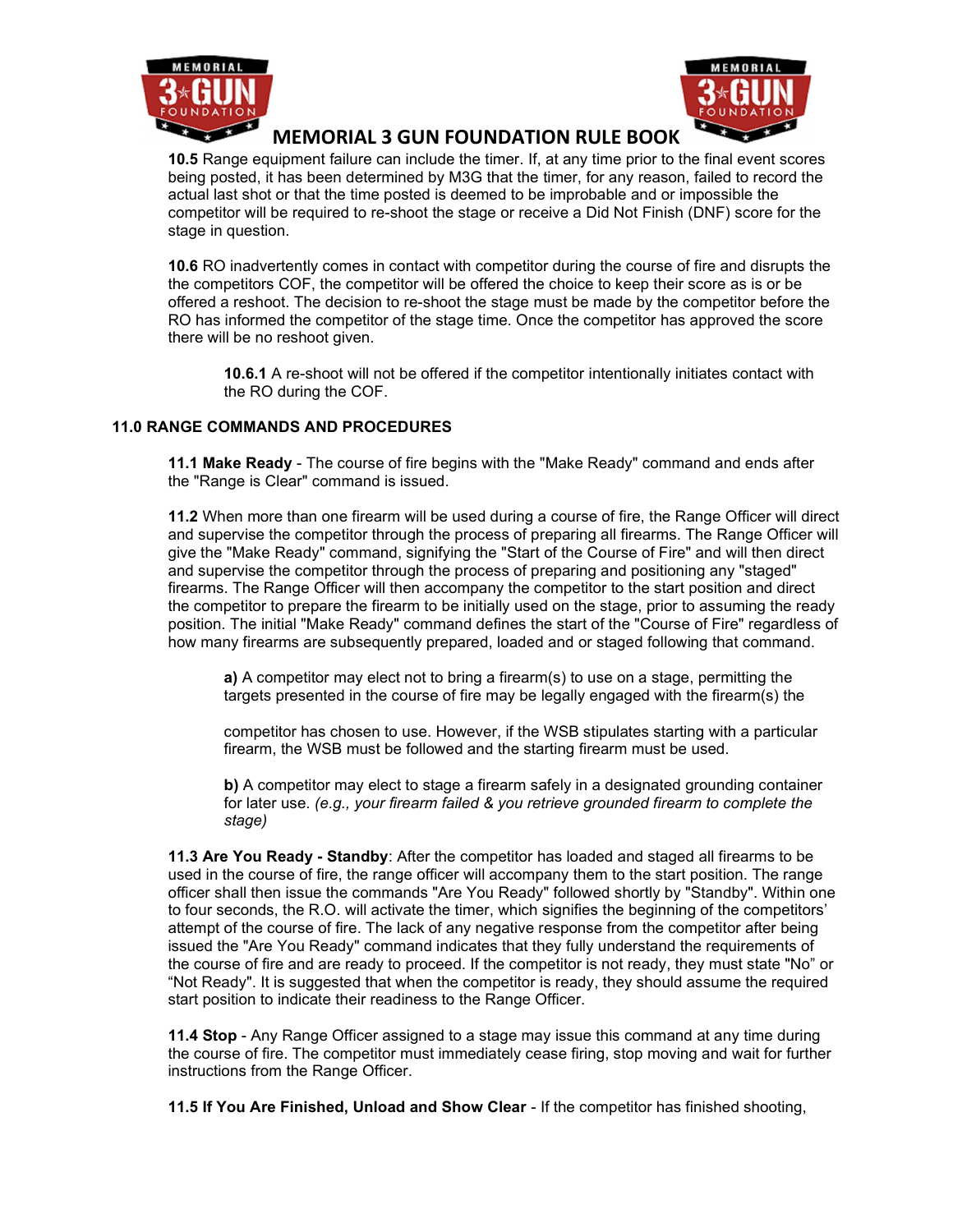



they must lower their firearm and present it for inspection by the Range Officer, with the muzzle pointed down range, magazine removed or tube emptied, slide/bolt locked or held open and the chamber empty. Once the R.O. has inspected the firearm, one of the following commands shall be issued.

## a) If Clear, Hammer Down, Holster. (Pistol)

## b) If Clear, Hammer Down, Bolt Open. (Rifle & Shotgun)

The range officer will then accompany and instruct the competitor to safely unload all other firearms that were used in the course of fire. The R.O. may assign the un-loading duty to designated competitors. Once the firearms have been confirmed by a range officer, as safely grounded, the designate may safely unload the firearm(s).

Pistols: Release the slide and pull the trigger without touching the hammer or de-cocker then holster or bag the pistol. (Rule 1.5.3)

Rifle: Bolt locked open OR chamber safety flag inserted, bolt closed. (Rule 1.5.1, 1.5.2)

Shotgun: Bolt locked open OR chamber safety flag inserted, bolt closed. (Rule 1.5.1, 1.5.2)

Rifles and Shotguns must be carried Muzzle Up or Muzzle Down, or cased, or placed on a cart, when exiting the stage, not parallel to the ground. (Rule 1.5.1

11.6 Range is Clear - This command shall be issued only after the competitor and the range officer have cleared all firearms. This declaration signifies the "End of the Course of Fire". Once this declaration is made, officials and competitors may then move down range to score, paste, reset and paint targets.

11.7 In the event that a Range Officer terminates a course of fire due to a suspicion that a competitor has an unsafe firearm or unsafe ammunition (e.g., a "squib" load), the Range Officer will take whatever steps he deems necessary to return both the competitor & the range to a safe condition. The Range Officer will then inspect the firearm or ammunition & proceed as follows.

11.7.1 If the Range Officer finds evidence that confirms the suspected problem, the competitor will not be entitled to a re-shoot, but will be ordered to rectify the problem. On the competitor's score sheet, the time will be recorded up to the last shot fired, and the course of fire will be "scored as shot", including all applicable misses and penalties.

11.7.2 If the Range Officer discovers that the suspected safety problem does not exist, the competitor will be required to re-shoot the stage.

11.7.3 If the Competitor is stopped by the RO for a suspected unsafe firearm the RO MAY give the competitor the choice to ground unsafe firearm and continue the course of fire with remaining firearms. The competitor may engage appropriate targets with the remaining firearms.

Note: If after completing the course of fire the Range Officer discovers that the suspected safety problem does not exist, the competitor will be given the option to re-shoot the stage.

## 11.8 Additional Verbal Safety Warnings: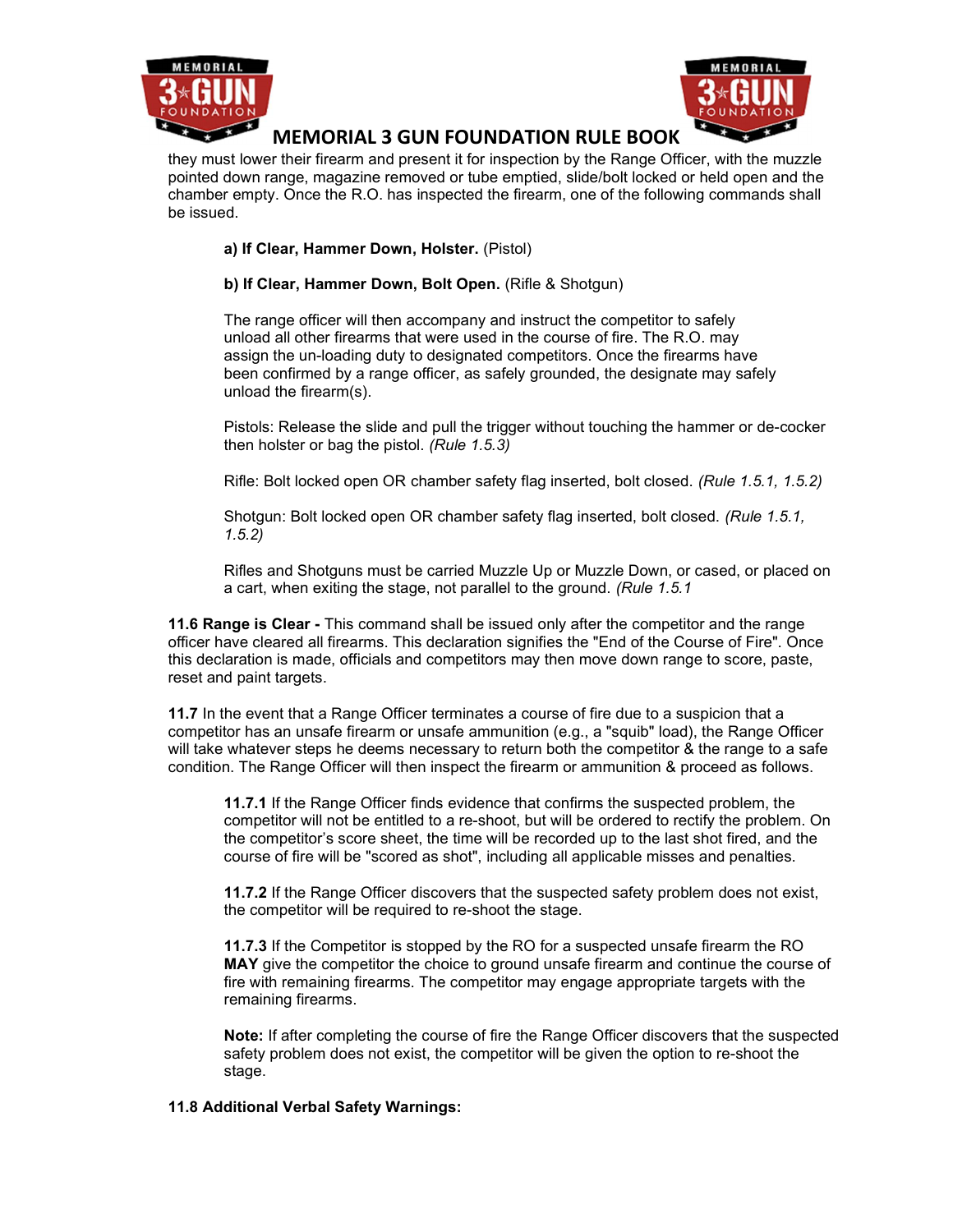



11.8.1 "FINGER" Any Range Officer assigned to the stage may issue this verbal warning once before assessing penalties or stopping a competitor. The competitor's fingers must be visibly outside the trigger guard when loading, reloading, or unloading during a course of fire and while clearing a malfunction. (Rule 2.6.18)

11.8.2 "MUZZLE" This verbal warning may be repeated at different locations in the course of fire as needed, when the competitor's muzzle approaches the 180-Degree Safety Plane. (Rule 2.5)

11.8.3 "FOOT" This verbal warning may be repeated at different locations in the course of fire as needed, when a competitor is stepping on the ground or an object beyond a Shooting Box or Fault Line. (Rule 3.1.1) Exemption: Foot faults will not be assessed from the prone position. (Rule 8.6.1, 12.4)

## 12.0 START & SHOOTING POSITIONS

a) Written Stage Briefings may require the "Start Position" to be standing, sitting, kneeling, prone or dictated otherwise.

b) Two long guns may not be staged in the same ground barrel at the start of the stage, however two long guns may be grounded in the same ground barrel during the course of fire.

c) A course of fire will never require or allow a competitor to touch or hold ammunition or a firearm loading device after the "Standby" command and before the "Start Signal" (except for unavoidable contact with the arms)

13.1 PISTOL: Unless otherwise specified in the WSB, the competitor must stand erect, facing downrange, with arms hanging naturally at the sides, pistol loaded safety engaged if equipped and holstered. Unless the competitor opts to go prone at the start, then the pistol can be holstered and the chamber unloaded.

12.2 PORT ARMS RIFLE & SHOTGUN: Standing erect and relaxed, with the long gun held diagonally in front of the body by both hands, stock touching the competitor's belt at hip level, muzzle angled upward, safety engaged loading port and / or mag well facing downward, finger out of the trigger guard.

12.3 LOW READY RIFLE & SHOTGUN: Standing erect and relaxed, long gun mounted to the shoulder held with both hands, safety engaged, loading port and/or mag well facing downward, muzzle lowered from aiming at targets or aimed specifically at a designated low ready marker.

12.4 PRONE: If a competitor takes the prone position by choice or is instructed by the Written Stage Briefing and they have a holstered pistol, the chamber of the pistol must not contain a live round. Violation of this rule will result in a match DQ. (Rule 2.5.2) This includes the start position or at any time during the course of fire. The competitor must fully unload the chamber of the pistol before re-holstering. Reinserting a loaded pistol magazine with an empty chamber is allowed. Prone is considered a "supported" shooting position. Note: Foot faults will not be assessed from the prone position. (Rule 8.6)

12.5 SUPPORTED is defined as, when any part or the competitor's body and or firearm touches, rests, or comes in contact with the ground, any stage prop or object while engaging targets during the course of fire. Prone and shooting from a barricade is considered a supported position.